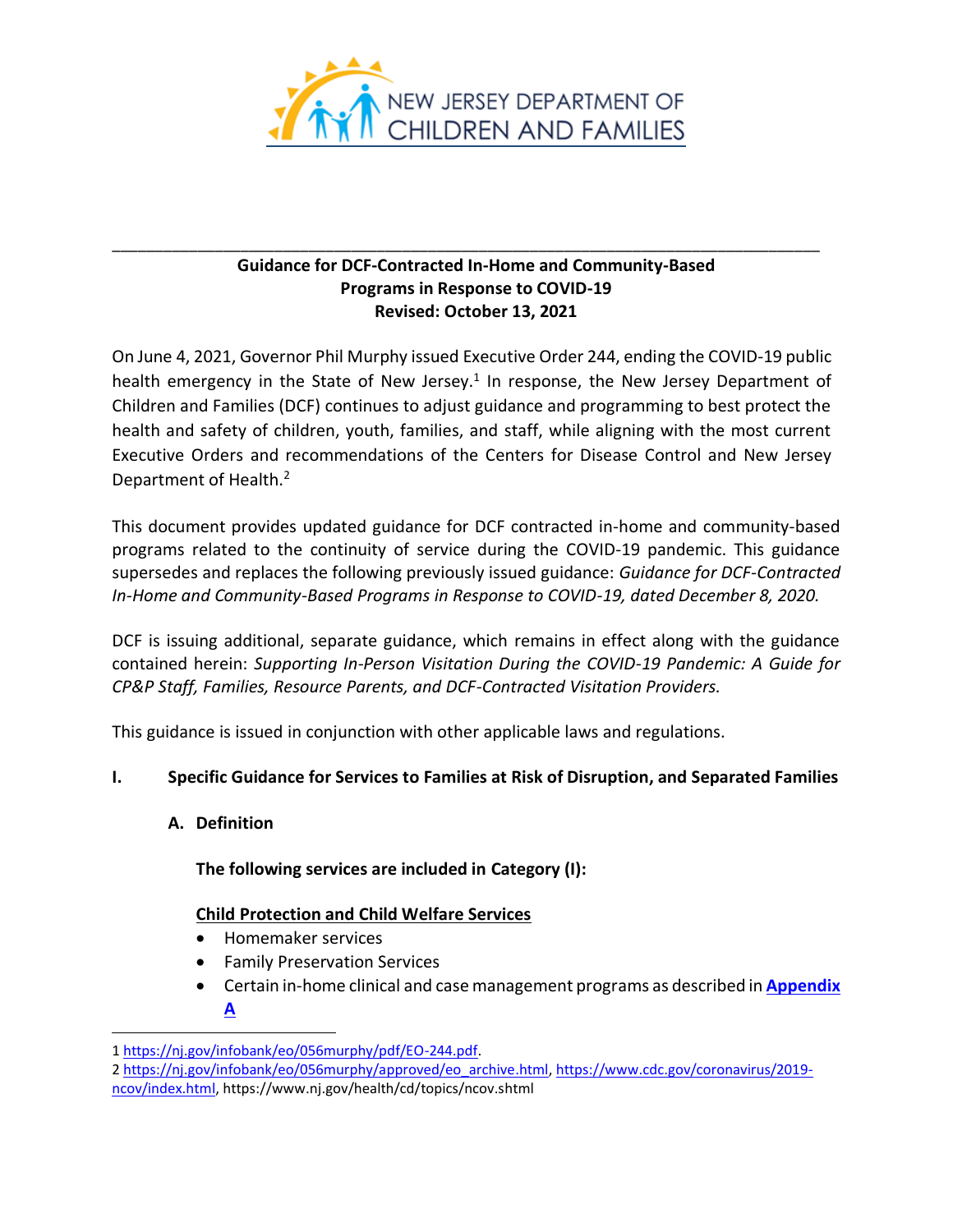- Forensic psychological/psychiatric evaluation services
- Regional Diagnostic and Treatment Center medical examinations
- Child Health Program for children in resource care and in-home nursing program
- Providers of mental health outpatient services, outpatient substance use disorder evaluation, treatment, and recovery support services, psychological and psychiatric evaluations

# **Children's System of Care Services**

- Mobile Response and Stabilization Services
- Care Management Organization Services
- Respite Services
- Intensive In-Community Services
- Intensive In-Home Services
- Individual Support Services
- Family Support Organizations
- Providers of mental health outpatient and partial care services, and outpatient substance use disorder treatment services
- Assistive Technology Assessments and Modification Projects

# **B. Guidance**

# **Requirement to Maintain In-Person Delivery of Service**

- **1. Providers of the services listed above should maintain in-person service delivery, unless the family or individual receiving the service declines to accept in-person services.** Category (I) services are considered essential services. Providers are expected to monitor the issuance of guidelines from the federal Centers for Disease Control and Prevention (CDC) and ensure that their program is operating in accordance with up to date health guidance issued by the CDC and the New Jersey Department of Health (NJDOH), as described in **[Section IV](#page-3-0)**, below.
- **2.** Should an individual or family client decline in-person delivery of service, the provider should:
	- Document the offer of in-person services and the client's decision to decline same.
	- For families who have an open case with the Division of Child Protection and Permanency (CP&P) at the time that services are declined, the provider is responsible for notifying the CP&P caseworker of the refusal to accept inperson services on the same business day the client communicated that refusal to the provider.
	- Offer remote services as an alternative to in-person services. Providers delivering services using remote technology are responsible for continued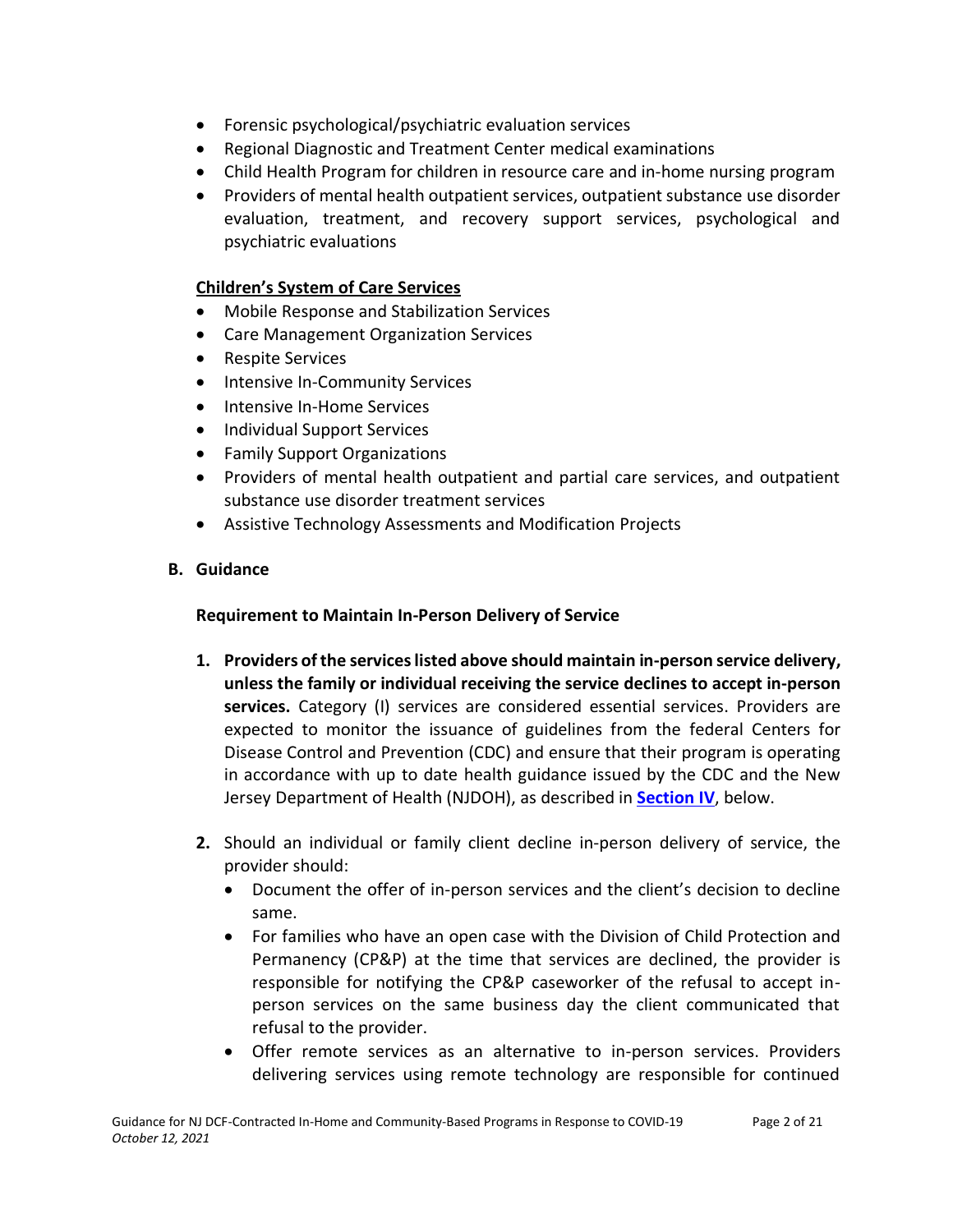adherence to the standards of care described in **[Section IV.E](#page-5-0)**, and **Appendices [C](#page-13-0)** and **[D](#page-17-0)** of this guidance.

**3.** Providers of the services listed above should maintain in-person service delivery for as long as the CP&P policies and guidance require CP&P staff to conduct inperson home visits. If CP&P policy or guidance is changed to require remote visitation by CP&P staff, the in-home service providers included in Category (I) may also default to remote visits.

# **II. Guidance for Other DCF In-Home and Community-Based Services**

# **A. Definition**

**The following services are included in Category (II):**

# **Child Protection and Child Welfare Services**

- Keeping Families Together
- Providers of in-home or community-based services, such as parenting support and education, case management, services for adolescents and young adults in foster care (e.g., PACES, LifeSet, life skills, etc.)

# **Early Childhood and Family and Community Support Service Providers**

- Evidence-Based Home Visiting (Nurse Family Partnership, Healthy Families America, Parents as Teachers, Home Instruction for Parents of Preschoolers)
- Family Success Centers
- Kinship Navigator Services
- Outreach to At-Risk Youth (OTARY)

# **Division on Women Programs (Sexual Violence, Domestic Violence, Prevention, and Displaced Homemaker Services)**

- Advocacy
- Case management
- Counseling
- Crisis intervention
- Legal services
- Children's Services [Peace: A Learned Solution [PALS], Trauma-Focused Cognitive Behavioral Therapy (TF-CBT)]
- Sexual Assault Response Team (SART) response
- Displaced Homemaker Program
- 24/7 Hotline and Referral services (Domestic violence and sexual violence) Can be done remotely if providers are able to reroute calls to cell phones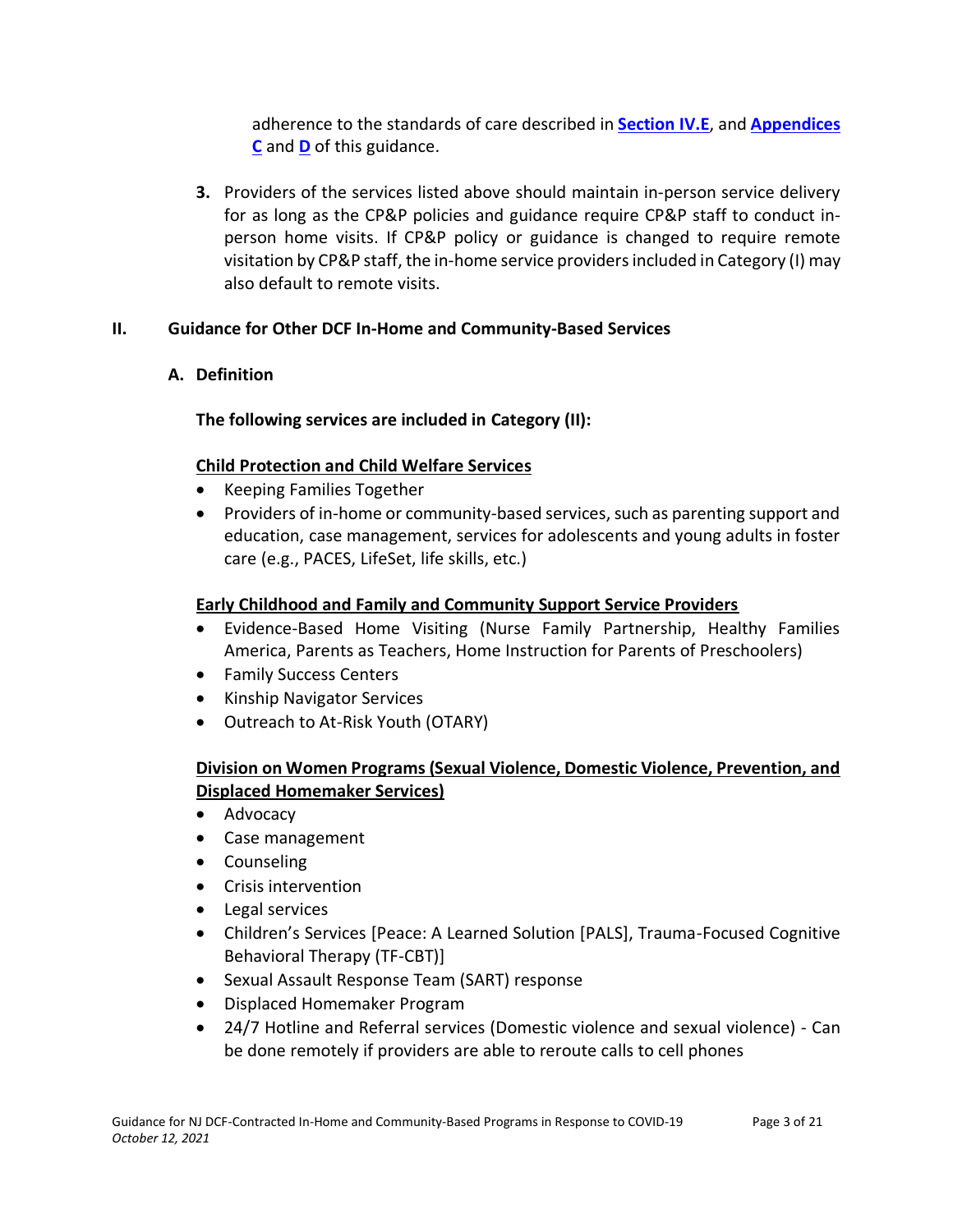# **B. Guidance**

**It is DCF's expectation that providers of the services listed above will make every effort to re-initiate or maintain in-person service delivery, incorporating face-toface work.** Providers shall adhere to their model and practice standards and shall incorporate in-person service delivery to the greatest extent possible, based on the type of service being provided, the acuity of the client's level of need, optimization of child and family engagement, and implementation of the treatment/service plan. Providers are expected to monitor the issuance of guidelines from the CDC and ensure that their program is operating in accordance with up to date health guidance issued by the CDC and NJDOH, as described in **Section IV**, below.

### **III. Guidance for Visitation Services**

Visitation services are considered essential services. Providers should continue to adhere to all DCF guidance regarding visitation, including the guidance document, *Supporting In-Person Visitation During the COVID-19 Pandemic: A Guide for CP&P Staff, Families, Resource Parents and DCF-Contracted Visitation Providers.*

## <span id="page-3-0"></span>**IV. Guidance Applying to Categories (I), (II) and (III)**

## **A. Health and Safety Procedures for Specific Child and Family Service Situations**

The CDC and NJDOH are providing ongoing guidance and direction regarding necessary precautions to prevent transmission of the virus.<sup>3</sup> Providers are encouraged to review, remain current and comply with the information available at these sites.

# **B. Client refusal to wear appropriate Personal Protective Equipment/maintain social distancing**

If an adult participant refuses to, or does not, safely comply with provider requests to wear appropriate face masks, maintain social distancing or to answer COVID-19 screening protocols, regardless of vaccination status, the provider may end the session, refrain from providing transportation, and/or offer remote service delivery in place of in-person sessions. If the family has an open CP&P case, the provider should notify CP&P staff immediately following the session. If the family/participants do not have appropriate face masks, DCF will provide them.

Parent/guardian consent should be sought when directing COVID-19 screening questions to children/youth under the age of 18. Parents should be asked to answer screening

<sup>3</sup> [https://www.cdc.gov/coronavirus/2019-ncov/index.html,](https://www.cdc.gov/coronavirus/2019-ncov/index.html)

https://www.nj.gov/health/cd/topics/ncov.shtml

Guidance for NJ DCF-Contracted In-Home and Community-Based Programs in Response to COVID-19 Page 4 of 21 *October 12, 2021*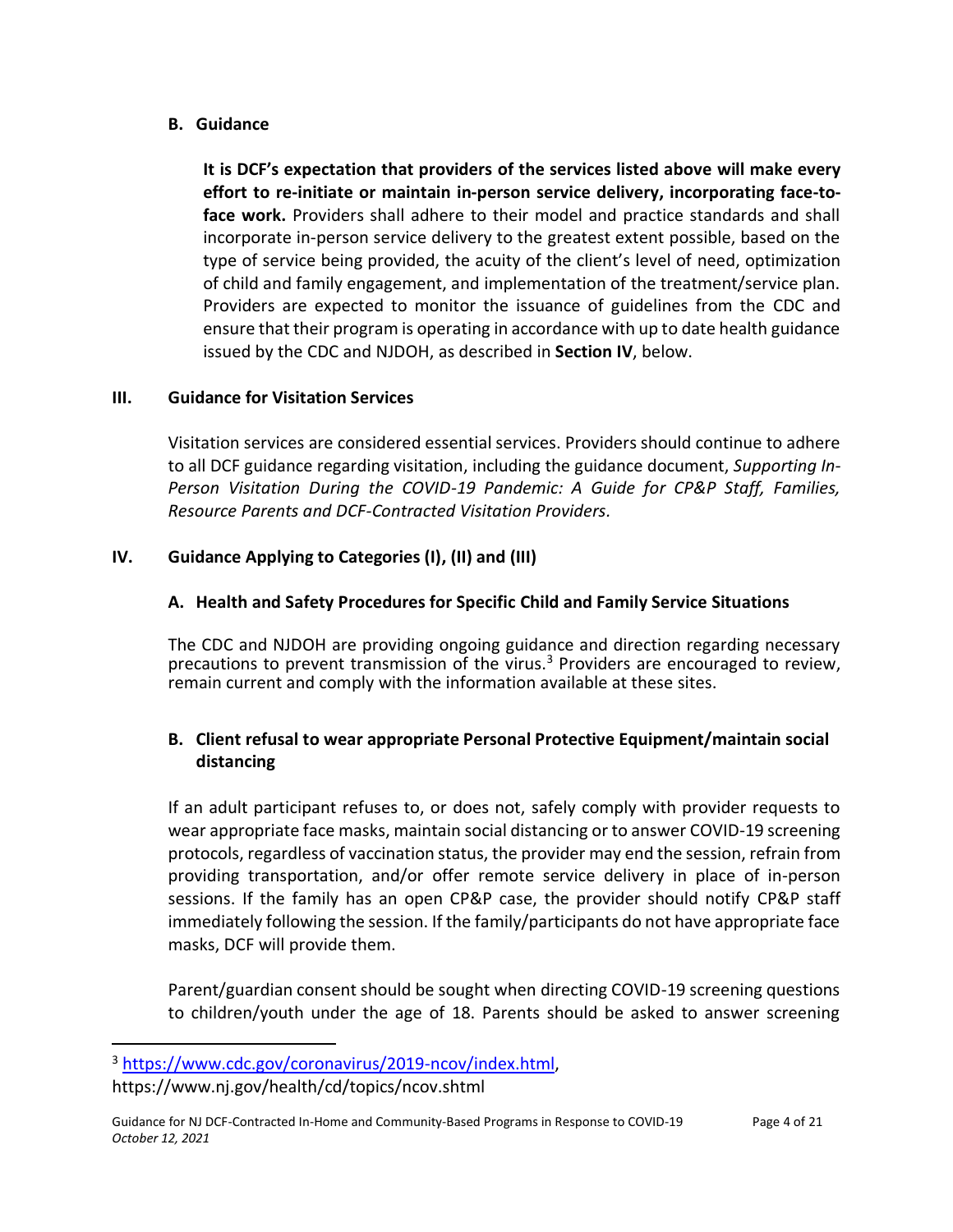questions on behalf of a child who cannot or will not respond for him/herself. Providers should encourage children and youth over the age of 2, with parent or guardian approval, to comply with COVID-19 screening protocols and utilize face masks as appropriate and medically advisable to reduce the spread of COVID-19. Providers may offer remote service options if a child cannot or declines to comply with the provider's face mask requirement and/or if the child or parent/guardian on the child's behalf cannot or will not answer the screening questions.

# **C. Licensed clinicians providing telehealth services in the circumstances described in Sections (I), (II) and (III) are expected to adhere to applicable laws and regulations in provision of telehealth services**

P.L. 2017 c.117 authorizes health care providers to remotely provide health care services to patients through the use of telemedicine, and engage in telehealth as may be necessary to support and facilitate the provision of health care services to patients. P.L.2020, c.3. further expanded access to telemedicine and telehealth services during the existence of the COVID-19 public health emergency and state of emergency. Any healthcare practitioner is authorized to provide and bill for services using telehealth to the extent appropriate under the standard of care. Providers should ensure that the services patients receive using telehealth are appropriate, medically necessary, and meet current quality of care standards.

# **D. Telehealth methods are acceptable methods of delivering certain services within the Children's System of Care in the circumstances articulated in Section (I) of this guidance.**

In general, providers of the Category (I) services within the Children's System of Care are required to maintain in-person service delivery, unless the individual or family receiving the service declines to accept in-person services. The New Jersey Department of Human Services (NJDHS) issued telehealth guidance that applies to delivery of physical and behavioral health care. As a result of these changes to the usual operation of the State's Medicaid-funded services, the following applies to Children's System of Care services under those circumstances where the individual or family receiving the service declines to accept in-person services:

- Care Management Organizations– Services delivered via the bundled monthly rate, and services delivered on a fee-for-service basis may be delivered using telehealth approaches, provided that such approaches comply with applicable law, applicable regulation, and guidance provided by the NJDHS, Division of Medical Assistance and Health Services (DMAHS), including the March 21, 2020 Newsletter, which is included as **[Appendix D](#page-17-0)**.
- Mobile Response and Stabilization Services—Mobile Response and Stabilization Services may be delivered using remote technology, provided that such approaches comply with applicable law, applicable regulation, and guidance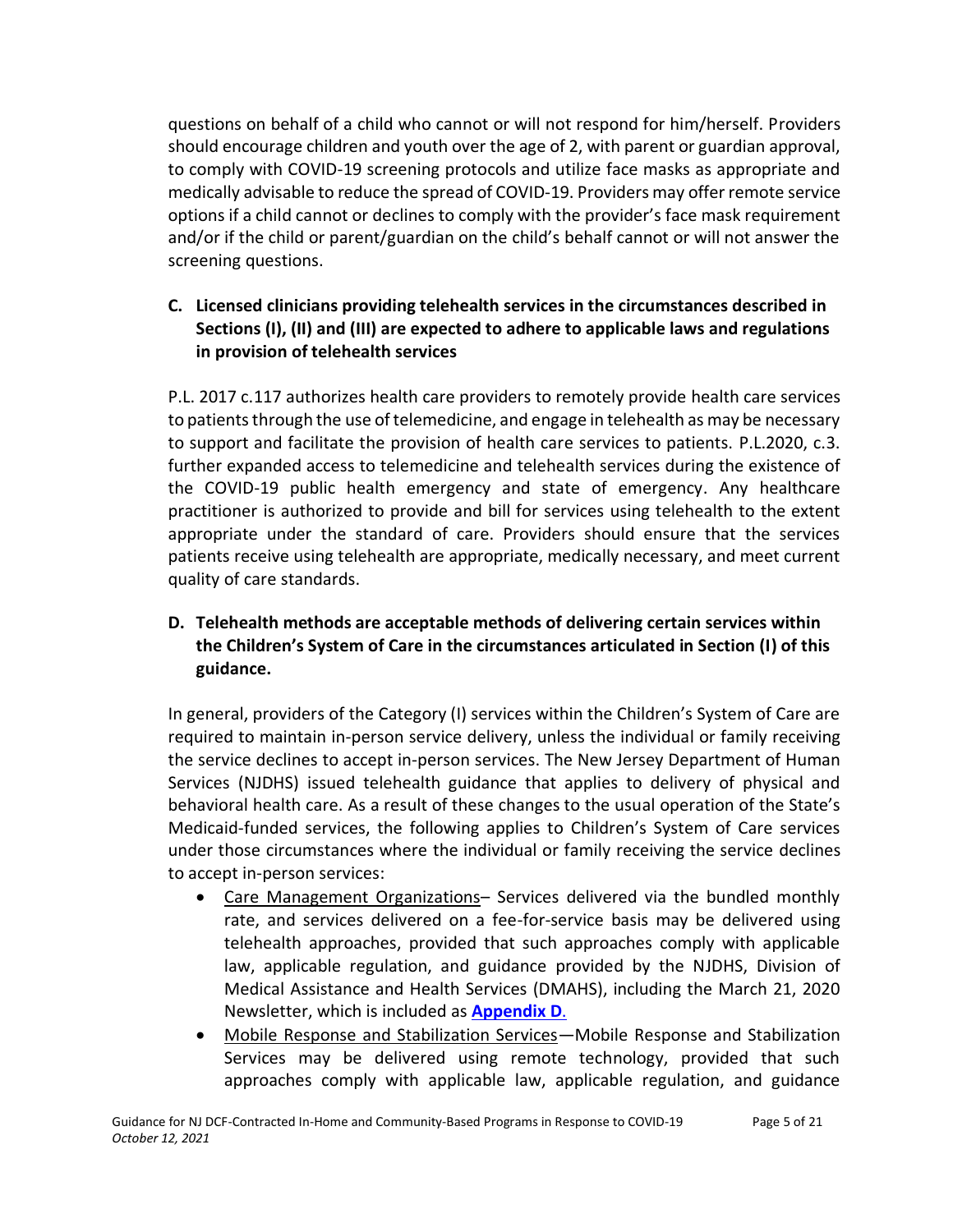provided by the DMAHS, including the March 21, 2020 Newsletter, which is included as **[Appendix D](#page-17-0)**.

• Intensive In-Community Services, Intensive In-Home Behavioral and Clinical Services, and Individual Support Services—Intensive In-Community Services and Intensive In-Home Behavioral and Clinical Services may be delivered using remote technology, provided that that such approaches comply with applicable law, applicable regulation, and guidance provided by DMAHS, including the March 21, 2020 Newsletter, which is attached as **[Appendix D](#page-17-0)**.

# <span id="page-5-0"></span>**E. Standards of care for provision of remote services**

Providers who continue to incorporate remote service delivery in the limited circumstances permitted in Sections A-D of this guidance should continue to adhere to standards of care described in this section. For services delivered to individuals or families who have active cases with CP&P, the modality of service delivery (e.g., face-to-face, remote using video technology, or remote using telephone only) must be noted in case notes and collateral reports.

Combined audio/visual technology is the preferred method of remote service delivery. When that is not available, use of audio only is acceptable. Standards of care for provision of remote services are provided in **[Appendix B](#page-9-0)**. Additional standards of care applying to Domestic and Sexual Violence Services are included as **[Appendix C](#page-13-0)**.

If they have not already done so, providers who intend to use remote service delivery methods must submit to DCF an attestation of the organization's adherence to these standards. See attestation template, which is attached as **[Appendix E](#page-18-0)**.

Questions regarding this guidance should be submitted to **[askdcf@dcf.nj.gov](mailto:askdcf@dcf.nj.gov)**.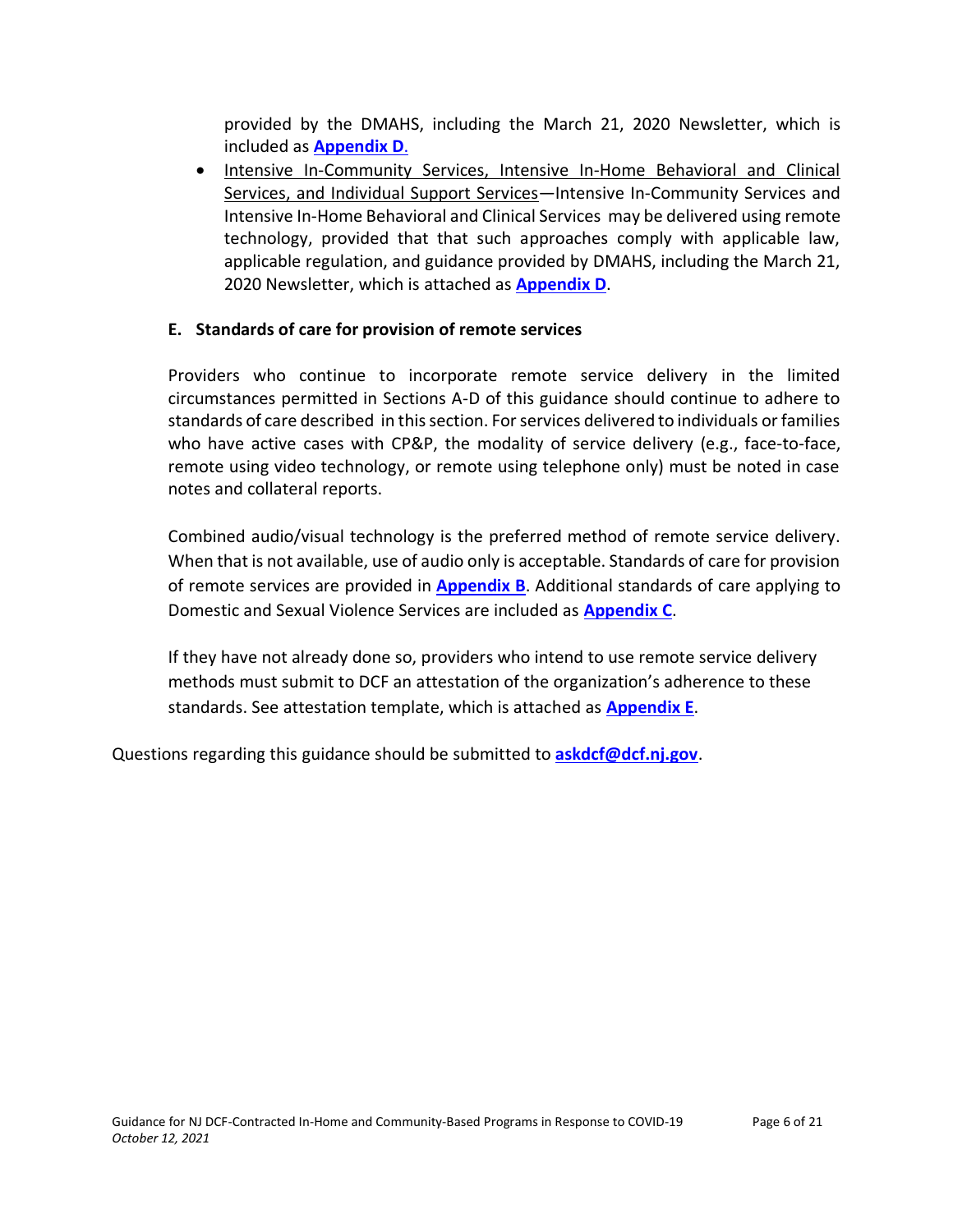#### **Appendices:**

- [Appendix A](#page-7-0): Category I In-Home Clinical and Case Management Services
- **[Appendix B](#page-9-0)**: Standards of Care for Remote Service Delivery
- **[Appendix C](#page-13-0)**: Virtual Domestic and Sexual Violence Services Best Practices Addendum
- **[Appendix D](#page-17-0):** New Jersey Department of Human Services, Division of Medical Assistance and Health Services Newsletter, dated March 21, 2020
- **[Appendix E](#page-18-0)**: Attestation Template: Adherence to Standards of Care

#### **[Additional Resources](#page-19-0)**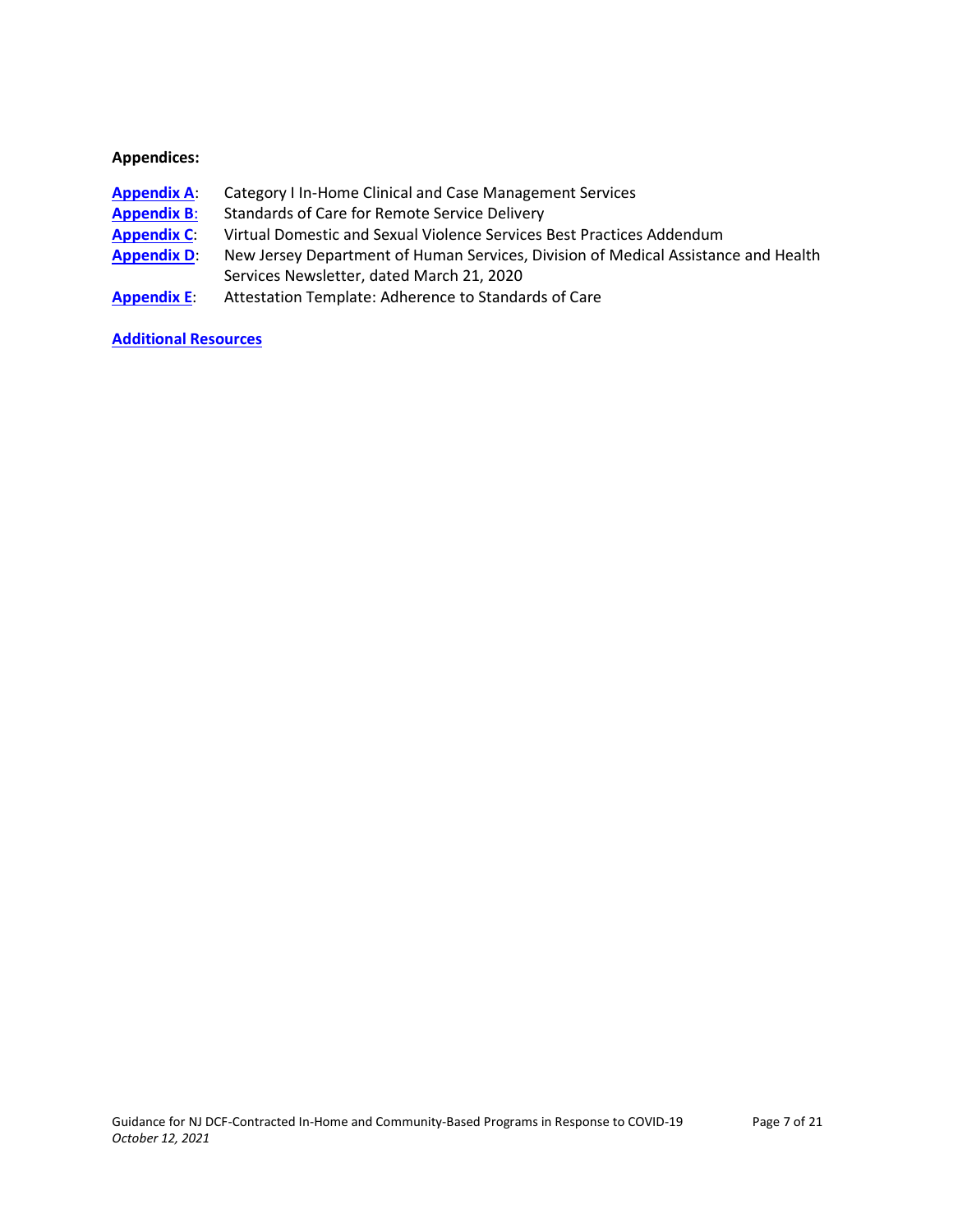# <span id="page-7-0"></span>**Appendix A Category I In-Home Clinical and Case Management Services**

| <b>Agency Name</b>                                     | Contract    | Component      | <b>Program Name</b>                                          |
|--------------------------------------------------------|-------------|----------------|--------------------------------------------------------------|
| Acenda, Inc.                                           | <b>AJHS</b> | 2              | <b>FPS Salem</b>                                             |
| Acenda, Inc.                                           | <b>AJHS</b> | 17.1           | <b>Parent Support Services</b>                               |
| Acenda, Inc.                                           | <b>AJHS</b> | 4.3            | On My Own                                                    |
| CarePoint Health Foundation, Inc.                      | <b>CTJN</b> | 4.2            | El Puente                                                    |
| Catholic Charities of the Archdiocese of Newark        | ABXM        | 2.1            | In Home Hispanic                                             |
| Catholic Charities of the Archdiocese of Newark        | <b>ABXM</b> | 2.2            | In Home Hispanic                                             |
| <b>Catholic Charities of the Archdiocese of Newark</b> | <b>AEJN</b> | $\mathbf{1}$   | <b>Family Resource Center</b>                                |
| <b>Catholic Charities, Diocese of Metuchen</b>         | <b>DDMC</b> | 26.1           | <b>Strength Based Family Treatment</b>                       |
| <b>Catholic Charities, Diocese of Metuchen</b>         | <b>DDMC</b> | 3              | <b>Strength Based Family Treatment</b>                       |
| <b>Catholic Charities, Diocese of Metuchen</b>         | <b>DDMC</b> | 26.2           | <b>Strength Based Family Treatment</b>                       |
| <b>Catholic Charities, Diocese of Metuchen</b>         | <b>DDMC</b> | 5              | <b>Family Support Services</b>                               |
| <b>Catholic Charities, Diocese of Metuchen</b>         | <b>DDMC</b> | 20             | <b>Family First</b>                                          |
| <b>Catholic Charities, Diocese of Metuchen</b>         | AAMM        | 2.5            | Skills Program                                               |
| <b>Catholic Charities, Diocese of Trenton</b>          | <b>BLLC</b> | 15.1           | <b>Natural Parent Support</b>                                |
| <b>Catholic Charities, Diocese of Trenton</b>          | <b>BLLC</b> | 21             | Children's Support                                           |
| <b>COMMUNITY YMCA, THE</b>                             | <b>ASNC</b> | 5.5            | <b>Foster Care Services</b>                                  |
| <b>FAMILY CONNECTIONS, INC.</b>                        | <b>CFGM</b> | 1.1            | <b>ACIP</b>                                                  |
| <b>Center for Family Services</b>                      | <b>JVDS</b> | $\mathbf{1}$   | <b>Morris Stabilization</b>                                  |
| <b>Center for Family Services</b>                      | <b>JVDS</b> | $\overline{2}$ | Passaic Family Stabilization                                 |
| <b>Center for Family Services</b>                      | <b>JVDS</b> | 4              | <b>Sussex Family Stabilization</b>                           |
| HOPE, INC.                                             | <b>MLXM</b> | $\mathbf{1}$   | <b>Hope for Pregnant Teens</b>                               |
| Jewish Family Service of Atlantic County               | <b>AIAS</b> | $\mathbf{1}$   | Family Advocacy Services Team                                |
| <b>Mental Health Association of Monmouth County</b>    | <b>BNNC</b> | $\mathbf{1}$   | Mental Health Association of<br>Monmouth                     |
| MILLHILL CHILD & FAM DEV                               | <b>BELC</b> | 3              | Out of Home Supports                                         |
| MILLHILL CHILD & FAM DEV                               | <b>BELC</b> | 1.2            | Family Assessment & Support<br>with Therapeutic Intervention |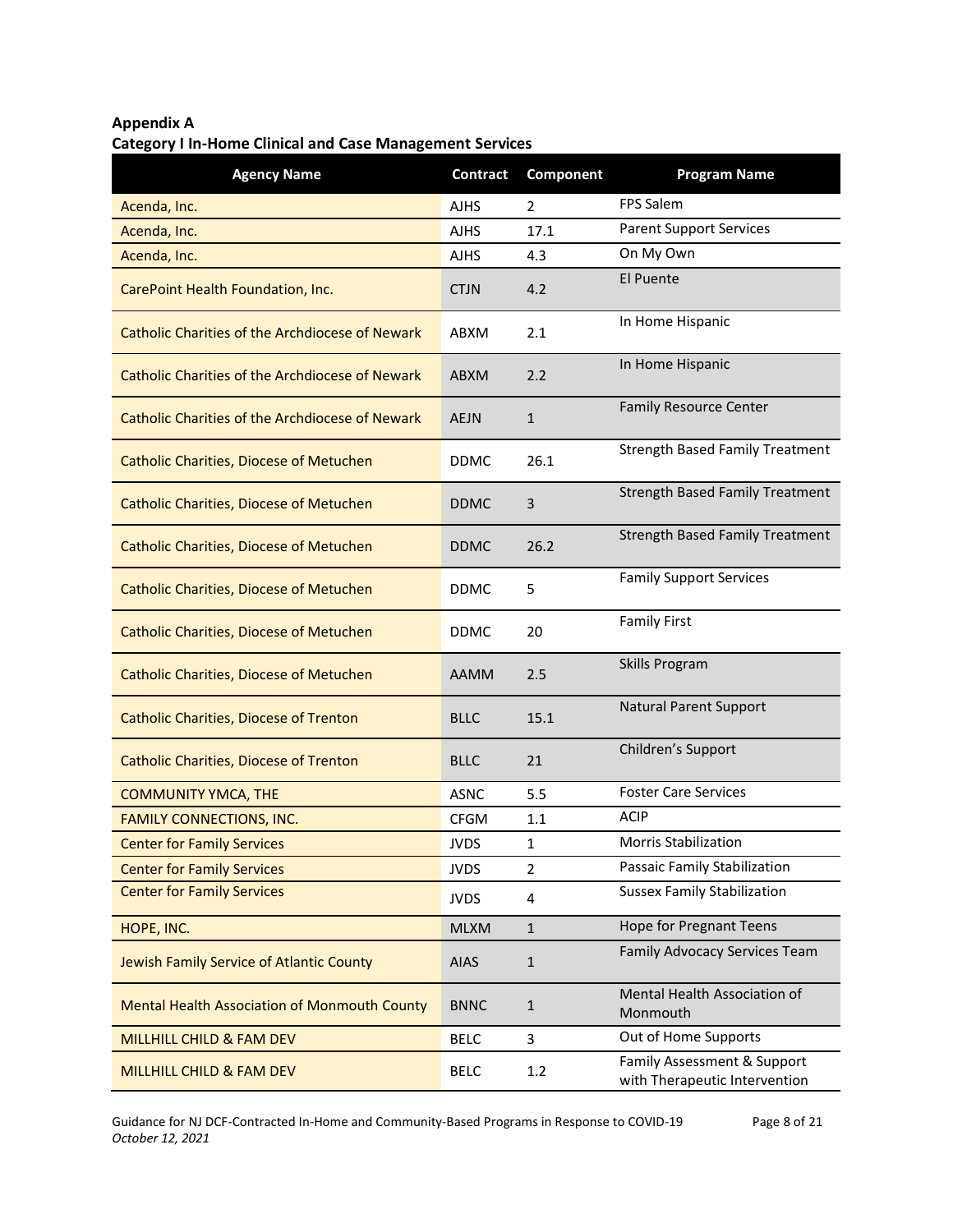| <b>MULTICULTURAL COMM. SVS.</b>                   | <b>DRMM</b> | $\mathbf{1}$   | <b>Teen Parent Support</b>                        |
|---------------------------------------------------|-------------|----------------|---------------------------------------------------|
| <b>MULTICULTURAL COMM. SVS.</b>                   | <b>DRMM</b> | $\overline{2}$ | Young Parent Support                              |
| <b>MULTICULTURAL COMM. SVS.</b>                   | <b>DRMM</b> | 9              | Family Support Intense In Home<br>Service         |
| Oaks Integrated Care, Inc.                        | <b>ABCS</b> | 1.3            | SFFS- Strength Families Social<br><b>Services</b> |
| Oaks Integrated Care, Inc.                        | <b>ABCS</b> | 1.2            | SFFS- Strength Families Social<br>Services        |
| Ocean Mental Health Services, Inc.                | ABQC        | 1.1            | CAFS- Ocean Mental Health                         |
| Ocean Mental Health Services, Inc.                | ABQC        | 1.2            | <b>CAFS- Ocean Mental Health</b>                  |
| Ocean Mental Health Services, Inc.                | ABQC        | 1.3            | <b>CAFS- Ocean Mental Health</b>                  |
| PROCEED, INC                                      | <b>ADXM</b> | 3              | PRS Program                                       |
| PROCEED, INC                                      | <b>ADXM</b> | $\mathbf{1}$   | Multi-Services                                    |
| PROCEED, INC                                      | <b>ADXM</b> | 2              | Prevention                                        |
| <b>Spanish Speaking People's Community Center</b> | <b>AJAS</b> | 1.1            | Multi-Service                                     |
| Spanish Speaking People's Community Center        | <b>AJAS</b> | 1.2            | Multi-Service                                     |
| <b>Spanish Speaking People's Community Center</b> | <b>AJAS</b> | 4              | <b>Maintaining Family Unity</b>                   |
| <b>Spanish Speaking People's Community Center</b> | <b>AJAS</b> | $\overline{2}$ | Home Intervention Program                         |
| <b>Spanish Speaking People's Community Center</b> | <b>AJAS</b> | 1.3            | Multi-Service                                     |
| <b>Urban League of Hud Co</b>                     | <b>BWJN</b> | $\mathbf{1}$   | <b>Family Service Center</b>                      |
| WomenRising, Inc.                                 | <b>CCJN</b> | $\overline{4}$ | Family Support Serv.                              |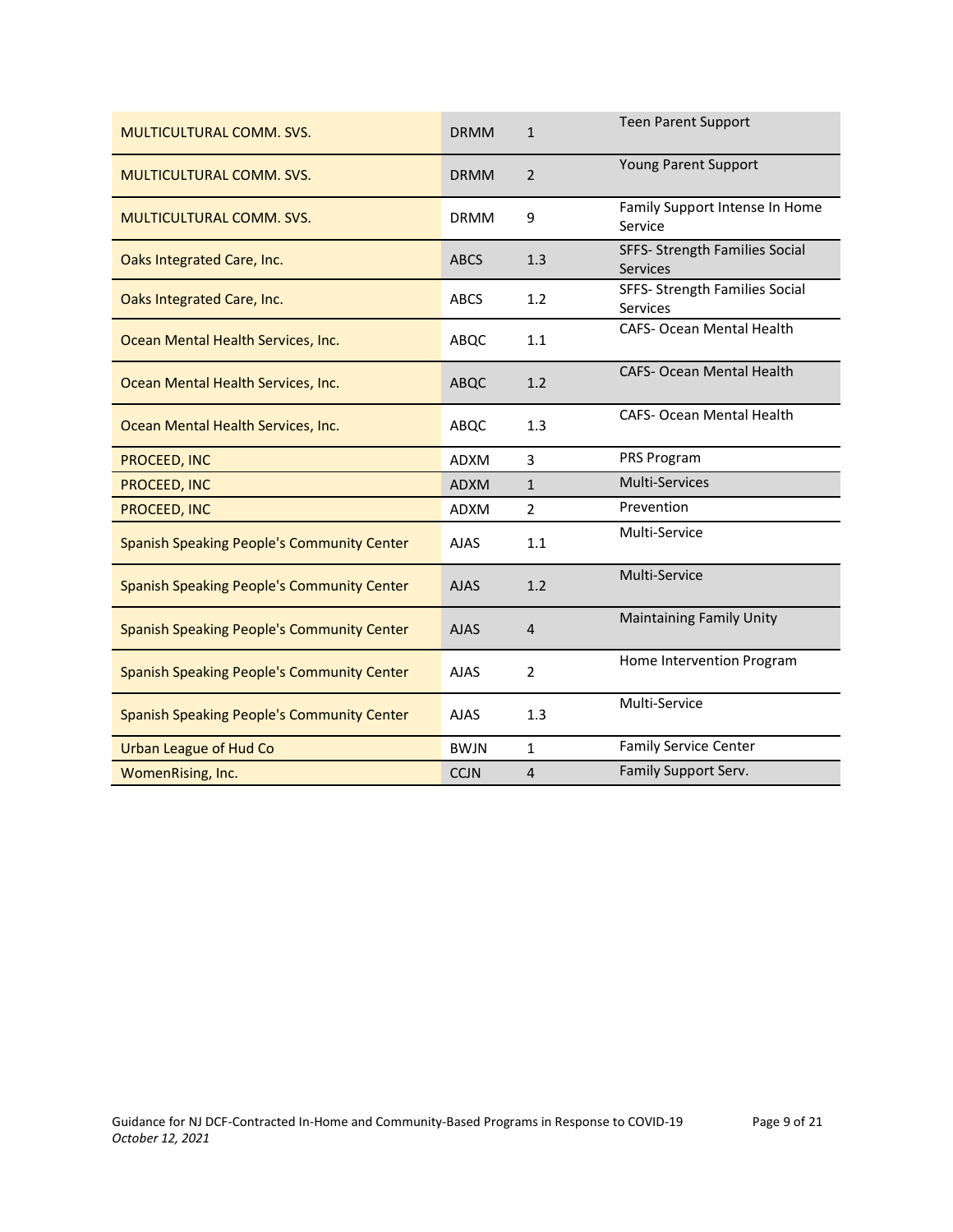## <span id="page-9-0"></span>**Appendix B Standards of Care for Remote Service Delivery**

The American Telemedicine Association, American Psychiatric Association, American Psychological Association, American Academy of Child and Adolescent Psychiatry, and others have issued clinical, technical and administrative guidelines and best practices for the provision of mental and behavioral health services using electronic communication [1-7]. Key clinical guidelines are detailed below:

### **I. General**

- a. Verification of identity and location: At the beginning of remote session, the following details should be verified and/or documented: provider and client identity; provider and client contact information; provider and client location; and expectations for contact between the provider and client in-between sessions [5].
- b. Client's appropriateness for remote services: The provider should determine whether the client is appropriate for remote services with or without professional staff immediately available.
	- i. If the service is delivered by a licensed clinician or an individual working under the supervision of a licensed clinician, assessing whether the client is appropriate for Remote Service Delivery should also include a determination of the appropriate setting for service delivery (e.g., home-based, professionally supervised) – including an assessment of the client's distance to the nearest emergency medical facility, support system, clinical status, and competence with technology. Providers should also consider whether there are clinical aspects of the patient's care requiring in-person examination  $[1,3,5]$ .
- c. Informed consent: An informed consent process should be undertaken and documented with the client in real-time at the start of services and comply with local, regional and national laws.
	- i. If the service is delivered by a licensed clinician or an individual working under the supervision of a licensed clinician, informed consent should include all information relevant to in-person care in addition to information specific to telemental health services (e.g., limits of confidentiality when communicating electronically) [10]. It should include all information relevant to in-person care in addition to information specific to telemental health services (e.g., limits of confidentiality when communicating electronically) [5].
- d. Physical environment: The professional and client environment should be comparable to the standard provided as part of in-person services. Visual and auditory privacy should be ensured, lighting and seating should maximize the client's comfort, and technology and lighting should be adjusted to maximize the visibility of the client, provider, and other participants in care [3,4,5].
- e. Collaboration and coordination of care: With client consent, providers should arrange for regular, private communication with other professionals involved in the client's care [6,7].
- f. Emergency management: Emergency management should be considered for supervised and unsupervised settings. Providers should be familiar with the laws related to involuntary hospitalization and duty-to-notify in the client's jurisdiction. Providers should also be familiar with client's access to transportation in the case of an emergency, and aware of local emergency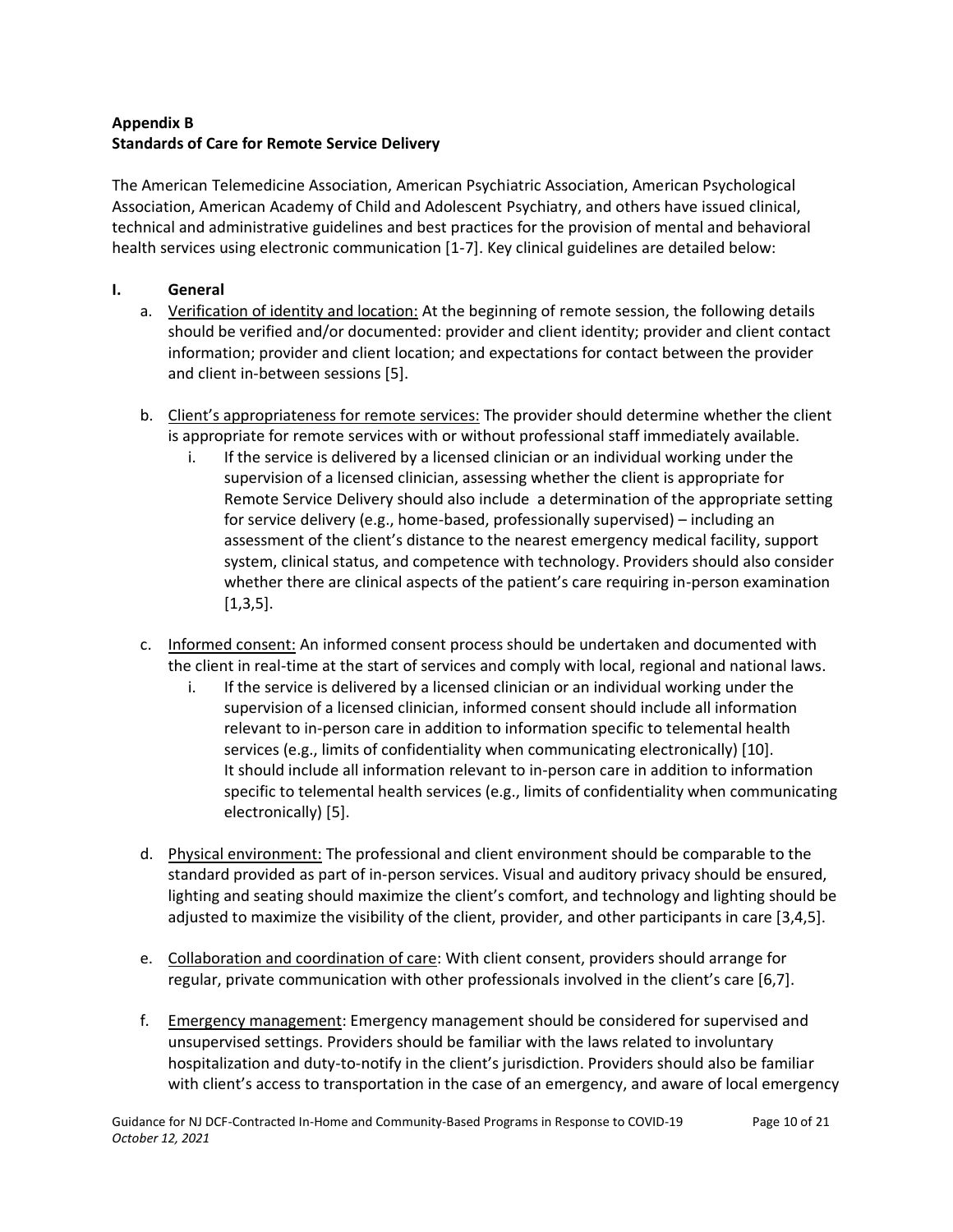services. When services are provided outside of the client's home (e.g., in a clinic or school), the provider should become familiar with the facility's emergency management procedures or, as needed, coordinate with the facility to establish basic procedures. When providing services in a setting without immediately available professional staff, the provider should request contact information for a family or community support person to be called on in case of an emergency [5].

- g. Medical issues: If the service is delivered by a licensed clinician or an individual working under the supervision of a licensed clinician the provider should be familiar with the patient's prescription and medication dispensation options as well as the availability of specific medications where the patient is located [5].
- h. Referral resources: If the service is delivered by a licensed clinician or an individual working under the supervision of a licensed clinician, the provider should be familiar with available local, in-person mental health resources, should he or she need to refer the patient to additional or alternative mental health services [5].
- i. Management of client-provider relationship: The provider should have clear policies in place around communication with clients, including appropriate sharing of content via different technologies, response times, and boundaries [1].
- j. Cultural competency: Providers should be familiar with the culture and environment in which the client is situated, should assess the client's prior exposure to, and familiarity with, the technological mode of service delivery, and be aware of how these factors could affect treatment interactions between the client and the provider [1,3].

### **II. Special Considerations for Children and Adolescents**

- a. Procedures for evaluation and treatment of youth via electronic communication should consider the developmental status of youth (e.g., speech capability, motor functioning) [1].
- b. The child or adolescent's physical environment should facilitate assessment (e.g., adequate room size, simple toys and activities). The size of the room should be large enough to accommodate one or more adults and movement of the child. Some settings may not be appropriate for assessment and treatment of youth (for example, hostile home environments) [3,4,6].
- c. Participation of adults in the delivery of their child's remote services should generally adhere to standard in-person practices; however, modifications may be needed. For example, an in-person "presenter" may be needed to help assist with rating scales, collecting vital signs, managing the child, etc. Families with a maltreatment history may not be appropriate for remote services delivered in an unsupervised setting (e.g., home) [1,4]. Additionally, parents should be assessed for their ability to safely participate in and/or supervise telemedicine sessions for their children. [3,4].

#### **III. Special Considerations for Providers of Domestic Violence and Sexual Violence Prevention and Intervention Programs**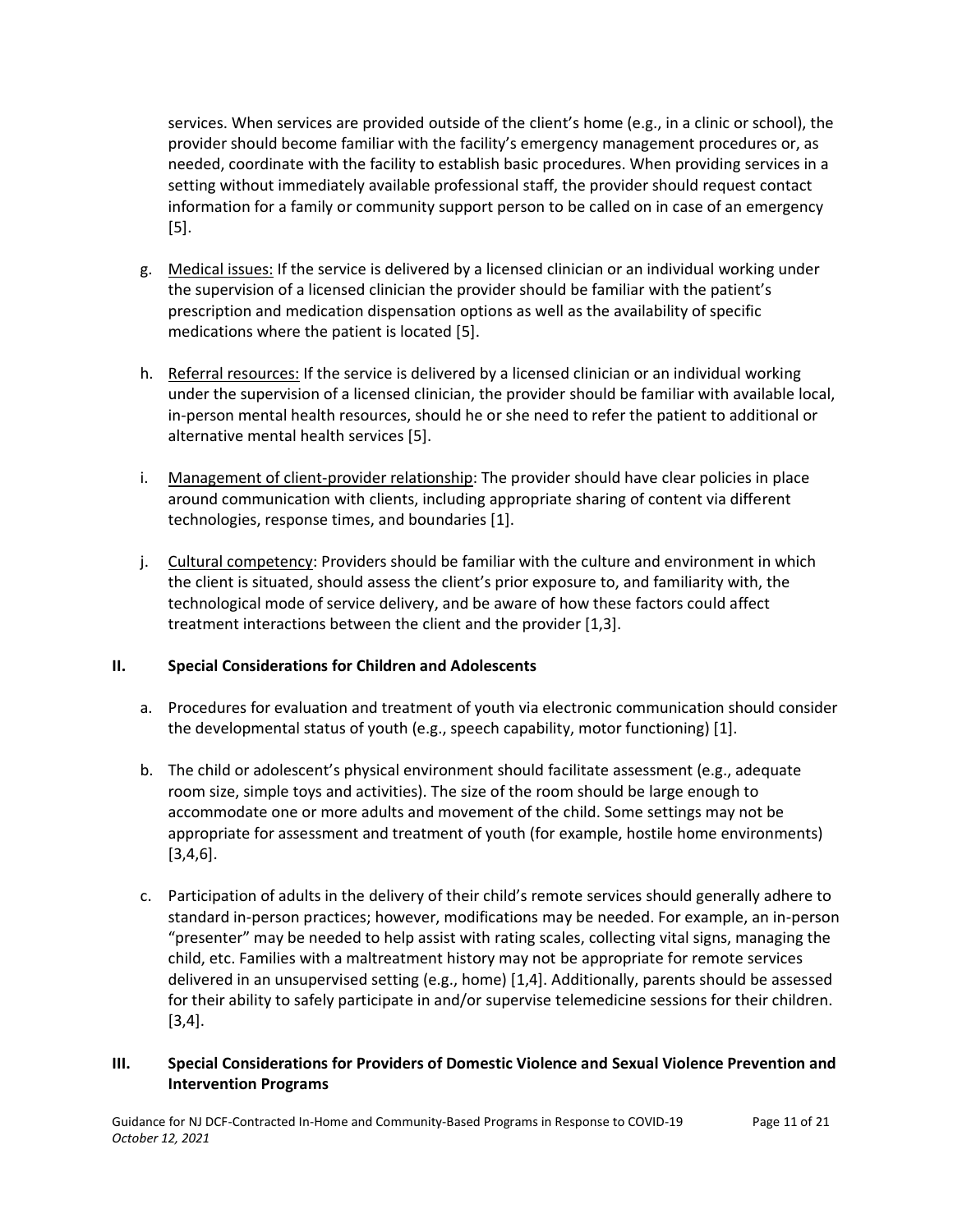When using virtual services for survivors of domestic and sexual violence, survivor safety and confidentiality considerations remain paramount. National Technical Assistance Providers have provided comprehensive guidance to help providers shift to virtual services swiftly, during this public health emergency, while still ensuring compliance with confidentiality and privacy provisions required by the Health Insurance Portability and Accountability Act (HIPAA), Violence Against Women Act (VAWA) and Family Violence and Prevention Services Act (FVPSA). See **[Appendix C](#page-13-0)** which covers equipment, digital platforms, informed consent, and survivorcentered processes for the delivery of services.

#### **Additional Resources**

- American Telehealth Association:<https://www.americantelemed.org/>
- Mid-Atlantic Telehealth Resource Center. "Telebehavioral Health Center of Excellence". <https://tbhcoe.matrc.org/>
- NASWNJ. Tips for Understanding the NJ Telemedicine/Telehealth Law: Implications for the Practice of Social Work. Accessed from: [https://cdn.ymaws.com/www.naswnj.org/resource/resmgr/clinical\\_sw/Telemedicine-Telehealth](https://cdn.ymaws.com/www.naswnj.org/resource/resmgr/clinical_sw/Telemedicine-Telehealth%20Law.pdf)  [Law.pdf](https://cdn.ymaws.com/www.naswnj.org/resource/resmgr/clinical_sw/Telemedicine-Telehealth%20Law.pdf)
- Northeast Telehealth Resource Center.<https://netrc.org/>

#### **Citations**

- 1. American Psychiatric Association & American Telemedicine Association. (2018). Best Practices in Video-Conferencing based Telemental Health. Accessed from: [https://www.psychiatry.org/psychiatrists/practice/telepsychiatry/blog/apa-and-ata-release](https://www.psychiatry.org/psychiatrists/practice/telepsychiatry/blog/apa-and-ata-release-new-telemental-health-guide)[new-telemental-health-guide](https://www.psychiatry.org/psychiatrists/practice/telepsychiatry/blog/apa-and-ata-release-new-telemental-health-guide)
- 2. American Psychological Association. (December, 2013). Guidelines for the Practice of Telepsychology. Accessed from: [https://www.apa.org/pubs/journals/features/amp](https://www.apa.org/pubs/journals/features/amp-a0035001.pdf)[a0035001.pdf](https://www.apa.org/pubs/journals/features/amp-a0035001.pdf)
- 3. American Academy of Child and Adolescent Psychiatry. (2017). Clinical Update: Telepsychiatry with Children and Adolescents. Accessed from: [https://www.aacap.org/App\\_Themes/AACAP/Docs/clinical\\_updates/telepsychiatry\\_with\\_childr](https://www.aacap.org/App_Themes/AACAP/Docs/clinical_updates/telepsychiatry_with_children.pdf) [en.pdf](https://www.aacap.org/App_Themes/AACAP/Docs/clinical_updates/telepsychiatry_with_children.pdf)
- 4. American Telemedicine Association. (March, 2017). Practice Guidelines for Telemental Health with Children and Adolescents. Accessed from: [https://tbhcoe.matrc.org/wp](https://tbhcoe.matrc.org/wp-content/uploads/2018/07/ATA-Children-_-Adolescents-Guidelines-2017.pdf?189db0&189db0)[content/uploads/2018/07/ATA-Children-\\_-Adolescents-Guidelines-2017.pdf?189db0&189db0](https://tbhcoe.matrc.org/wp-content/uploads/2018/07/ATA-Children-_-Adolescents-Guidelines-2017.pdf?189db0&189db0)
- 5. American Telemedicine Association Telemental Health Practice Guidelines Workgroup. (2013). Practice Guidelines for Video-Based Online Mental Health Services. Accessed from: [https://www.integration.samhsa.gov/operations-administration/practice-guidelines-for-video](https://www.integration.samhsa.gov/operations-administration/practice-guidelines-for-video-based-online-mental-health-services_ATA_5_29_13.pdf)[based-online-mental-health-services\\_ATA\\_5\\_29\\_13.pdf](https://www.integration.samhsa.gov/operations-administration/practice-guidelines-for-video-based-online-mental-health-services_ATA_5_29_13.pdf)
- 6. American Telemedicine Association. (2009). Evidence Based Practice for Telemental Health. Accessed from: [https://www.unmc.edu/bhecn/\\_documents/evidence-based-telemental-health](https://www.unmc.edu/bhecn/_documents/evidence-based-telemental-health-with-cover.pdf)[with-cover.pdf](https://www.unmc.edu/bhecn/_documents/evidence-based-telemental-health-with-cover.pdf)
- 7. Yellowlees P, Shore J, Roberts L. (2010). Practice guidelines for videoconferencing-based telemental health - October 2009. *Telemed J E Health.* 16 (10): 1074-1089.
- 8. National Association of Social Workers, Association of Social Work Boards, Council on Social Work Education, and Clinical Social Work Association. (2017). Standards for Technology in Social Work Practice. Accessed from: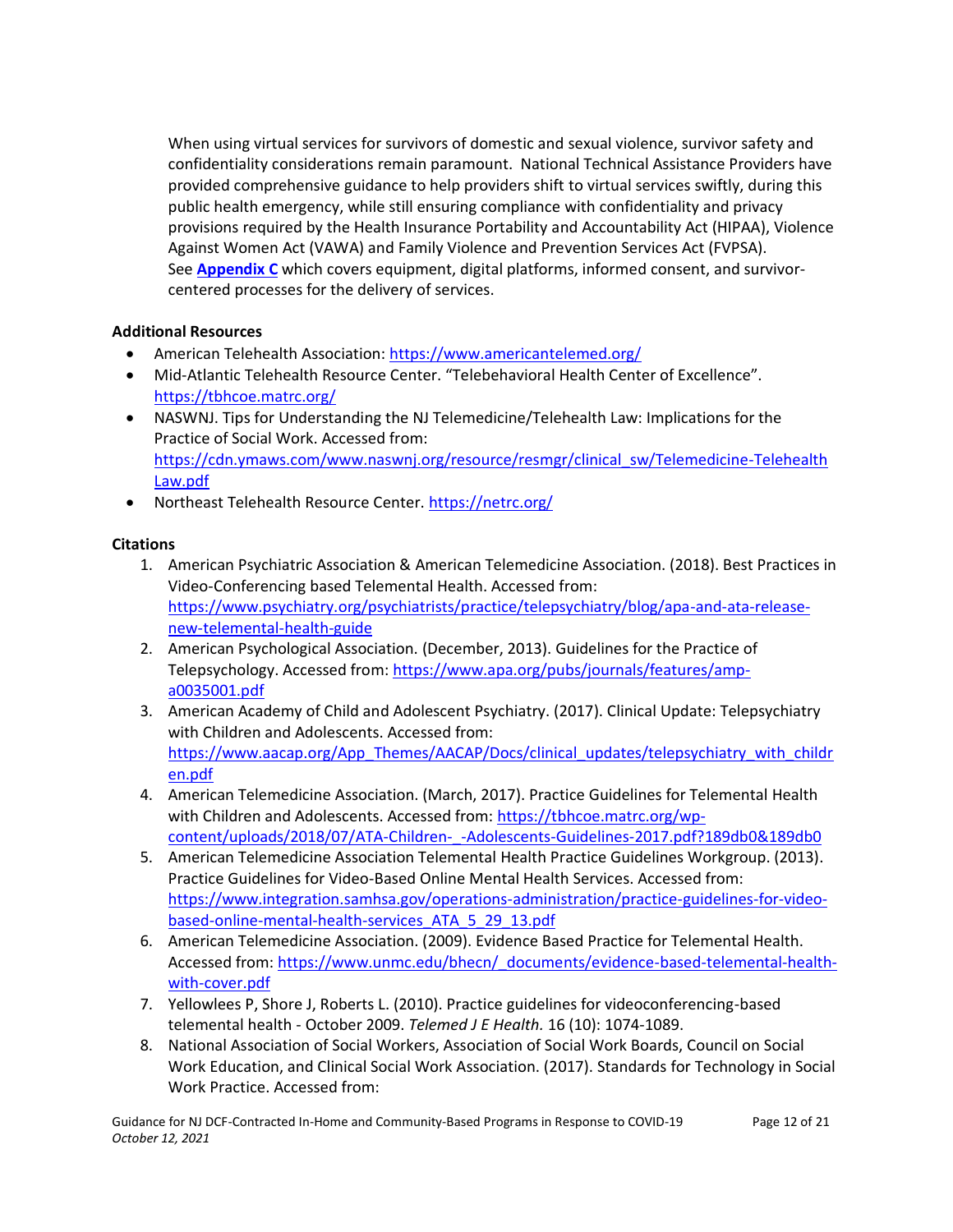[https://www.socialworkers.org/includes/newIncludes/homepage/PRA-BRO-](https://www.socialworkers.org/includes/newIncludes/homepage/PRA-BRO-33617.TechStandards_FINAL_POSTING.pdf)[33617.TechStandards\\_FINAL\\_POSTING.pdf](https://www.socialworkers.org/includes/newIncludes/homepage/PRA-BRO-33617.TechStandards_FINAL_POSTING.pdf)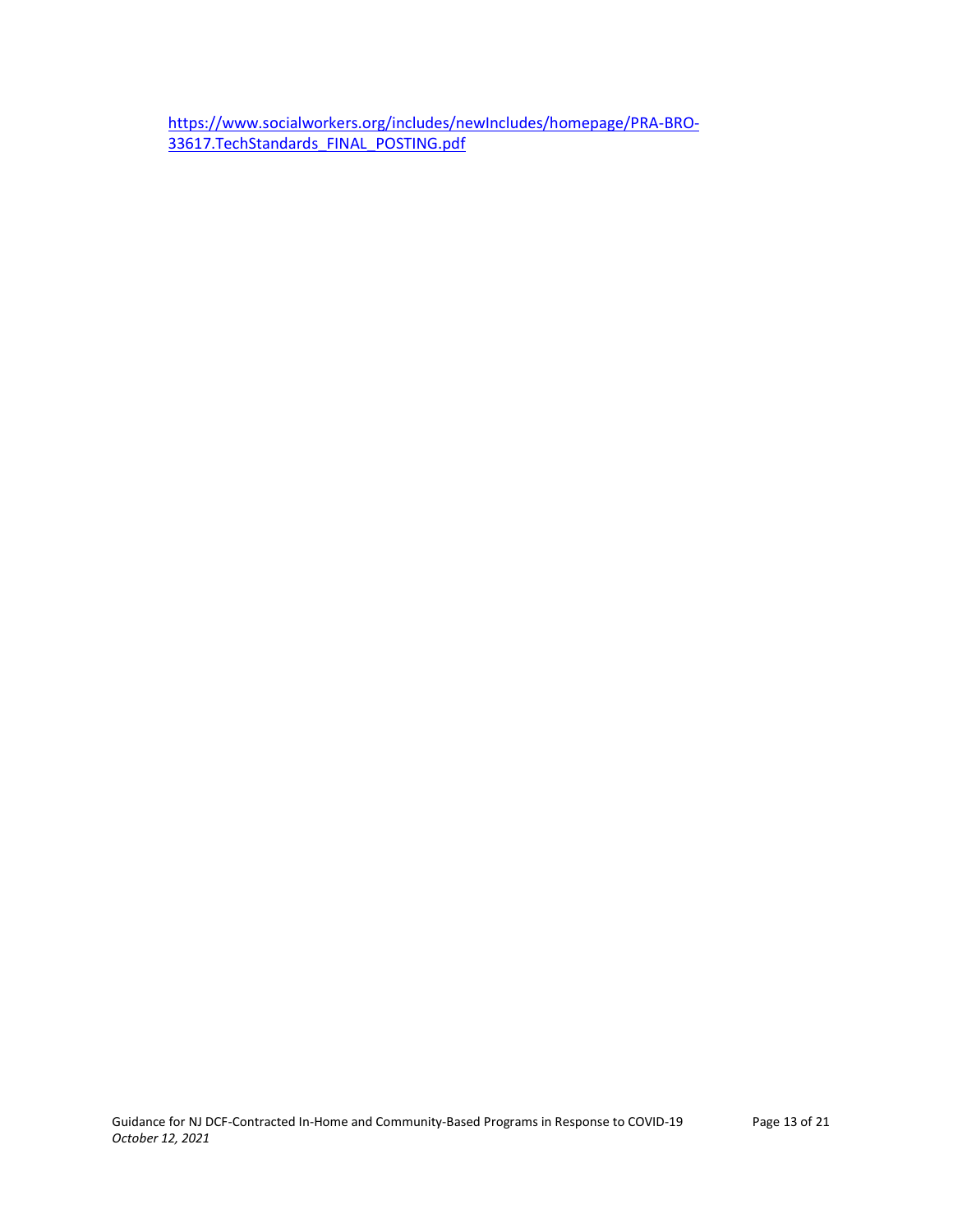### <span id="page-13-0"></span>**Appendix C Virtual Domestic and Sexual Violence Services Best Practices Addendum**



**Note:** Many of these practices/standards are adapted from the National Network to End Domestic Violence's Technology Safety

Website[.https://www.techsafety.org/](https://www.techsafety.org/)<https://www.techsafety.org/resources>

## **Best Practice 1: Prioritize Safety and Security:**

**General Information:** Minimize the risks related to using digital platforms; update safety and privacy planning protocols to educate survivors about those risks; protocols should include helping survivors make informed choices about their use of each platform, and strategies to help them safety plan and about how to minimize the storage of sensitive information on their devices or accounts.

• **With phone communication:** Make sure it is safe to call a survivor and ensure they are in a private place; allow them to call back if needed; leave a vague message, if needed; let them know when is a good time to call you back; if a call is dropped, ask survivors ahead of time if they would like to call you back, or you call them back; manually dial \*67 before you dial the number of the survivor, if possible, although some survivors may reject blocked numbers. <https://www.techsafety.org/resources-agencyuse/phone-communication-bestpractices>

*As you may be using cell phones to communicate with survivors during this pandemic:* Advocates should use program provided cell phones if possible to ensure safety and security; location sharing should only be on with the consent of advocate; don't save survivor contact info in the phone; all incoming and outgoing calls should be purged regularly[.https://www.techsafety.org/resources-agencyuse/cell-phone-bestpractices](https://www.techsafety.org/resources-agencyuse/cell-phone-bestpractices)

- **With text:** Use data encryption services; try to use only service provided cell phones; survivors could download a specific app if possible; create appropriate staff boundaries; more than one advocate may be required for text-based communication; clarify points or statements if confusion [\(https://kaofeng-lee-s90t.squarespace.com/text-best-practices\)](https://kaofeng-lee-s90t.squarespace.com/text-best-practices).
- **With chat-based services:** check with safety and minimize interception; let survivors know what will happen when you end the conversation (if chat-based services will go down); do not allow chat-based services to be saved or coped; ensure survivors of their choices and limit confidential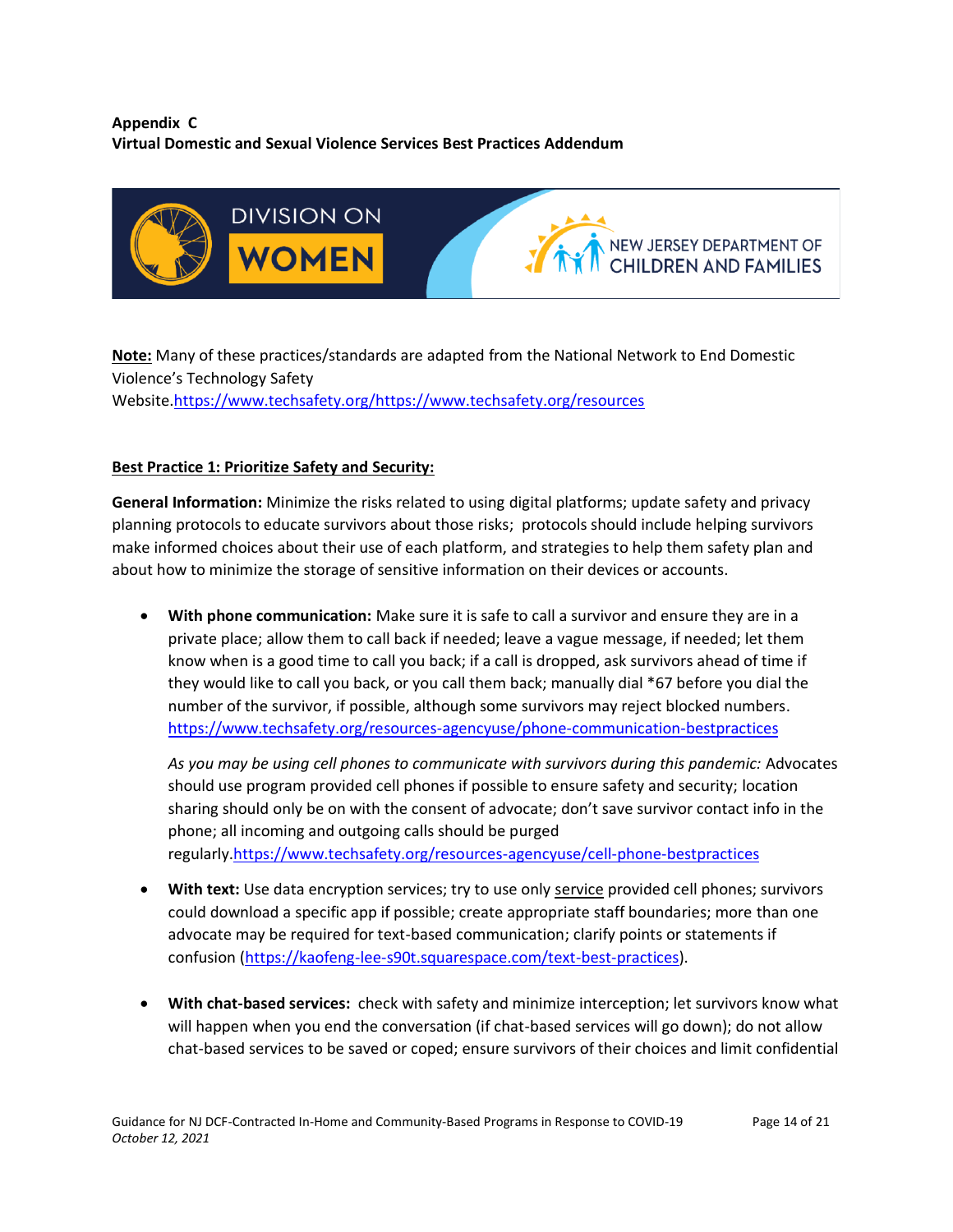information; ensure data security through encryption [\(https://www.techsafety.org/chat-best](https://www.techsafety.org/chat-best-practices)[practices\)](https://www.techsafety.org/chat-best-practices).

Limit apps' access to the device's location, contacts, and other potentially sensitive information

- **With video:** Use a combination of video and audio if video cuts out; develop a plan of action if a call is dropped; advocates should only use organization issued devises; talk with survivors about the safety of their surroundings; check-in if they continue to feel comfortable with video conferencing, if continual; identify interpreters as needed; assure secure and encrypted services [\(https://kaofeng-lee-s90t.squarespace.com/video-best-practices\)](https://kaofeng-lee-s90t.squarespace.com/video-best-practices).
- The list below includes some vendors that represent that they provide HIPAA-compliant video communication products and will enter into a HIPAA Business Associate Agreement <https://www.jotform.com/blog/best-hipaa-compliant-video-conferencing-software/>
	- **o** Skype for Business
	- **o** Updox
	- **o** VSee
	- **o** Zoom for Healthcare
	- **o** Doxy.me
	- **o** Google G Suite Hangouts Meet
	- **o** RingCentral

Please also see additional Information: *Enforcement discretion for telehealth remote communications during COVID-19* from U.S Department of Health and Human Services [https://www.hhs.gov/hipaa/for-professionals/special-topics/emergency-](https://www.hhs.gov/hipaa/for-professionals/special-topics/emergency-preparedness/notification-enforcement-discretion-telehealth/index.html)

[preparedness/notification-enforcement-discretion-telehealth/index.html\)](https://www.hhs.gov/hipaa/for-professionals/special-topics/emergency-preparedness/notification-enforcement-discretion-telehealth/index.html) especially: "Under this Notice, covered health care providers may use popular applications that allow for video chats, including Apple FaceTime, Facebook Messenger video chat, Google Hangouts video, or Skype, to provide telehealth without the risk that OCR might seek to impose a penalty for noncompliance with the HIPAA Rules related to the good faith provision of telehealth during the COVID-19 nationwide public health emergency. Providers are encouraged to notify patients that these third-party applications potentially introduce privacy risks, and providers should enable all available encryption and privacy modes when using such applications. Under this Notice, however, Facebook Live, Twitch, TikTok, and similar video communication applications are public-facing, and should not be used in the provision of telehealth by covered health care providers"

**Checklist when using mobile devices** [https://www.techsafety.org/resources](https://www.techsafety.org/resources-agencyuse/mobilecomputing-bestpractices)[agencyuse/mobilecomputing-bestpractices](https://www.techsafety.org/resources-agencyuse/mobilecomputing-bestpractices)**:**

- Do not use personal devices for work purposes.
- Do not mingle personal and professional data on the devices, particularly if professional data includes survivor information.
- Do put a passcode on the device.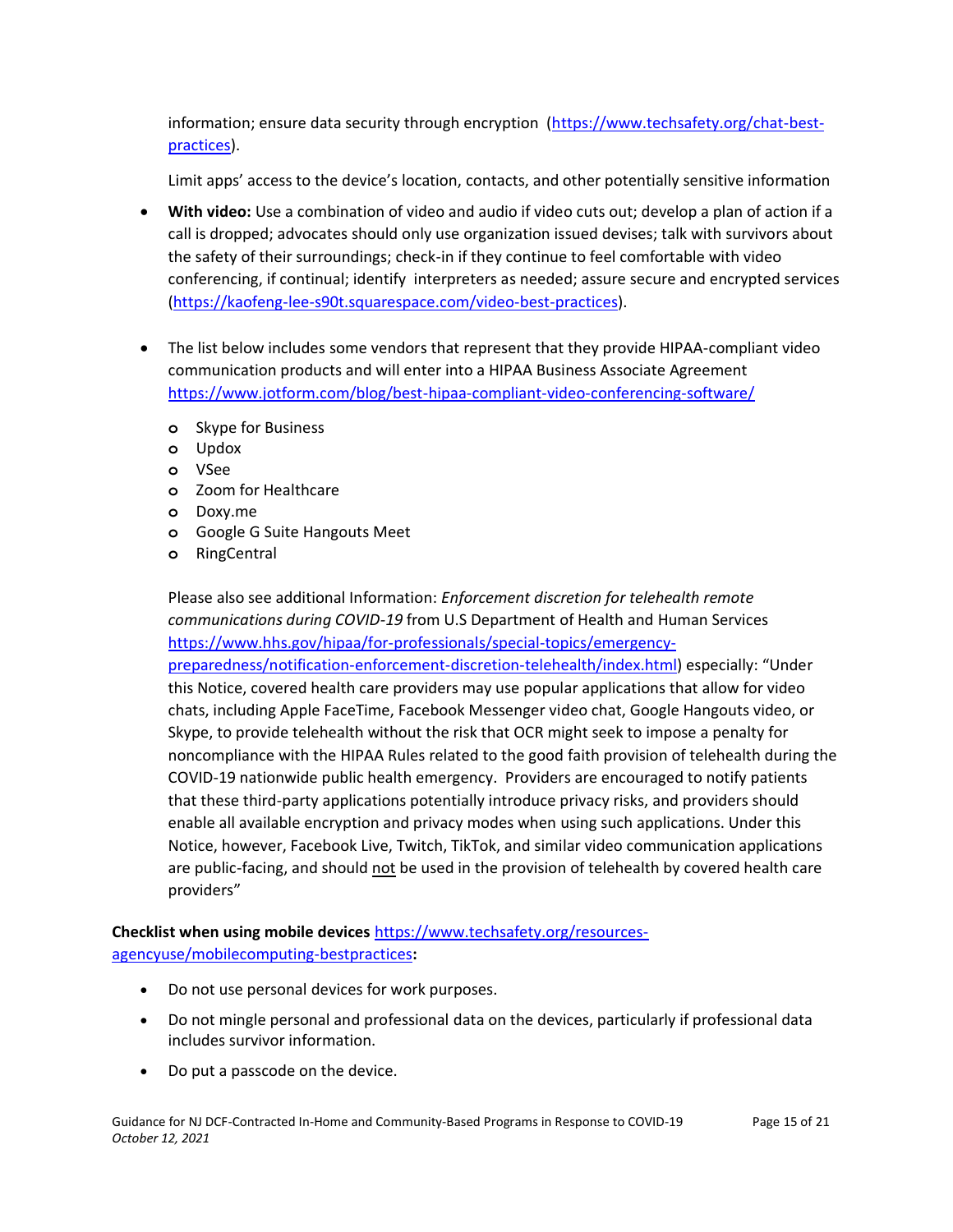- Do install security updates and download anti‐malware protection on all devices.
- Do review the privacy and security settings on the device and in each app.
- Do not use public Wi‐Fi if accessing client information or other sensitive information. Instead, use a secure network or VPN to connect with the office or to share files. Also, consider using a secure cloud-based file-sharing system.
- Do only download apps that are necessary for work.

#### **Best Practice 2: Clear Communication**

Check in to make sure that what you are communicating is not being misinterpreted, as this can be difficult without seeing body language from both the survivor or advocate; avoid automated responses by text or chat services, and slang or emojis; for interpretation, utilize multilingual advocates of live interpreters.

#### **Best Practice 3: Protect Privacy by Collecting Minimal Information:**

As necessary, turn off platforms that collect incidental data that can be personally identifying; data collection policies should be the same whether speaking face to face, through text, etc.; collect only as much information as necessary.

#### **Best Practice 4: Provide quality digital services:**

Determine how and when you share information to the survivor about their rights, confidentiality, mandatory reporting, and other information, as you would normally do; this should be done at the start of the conversation before too much information is shared.

#### **Best Practice 5: Survivors have the right to make informed choices:**

- Be clear with survivors when services are available; if it is 24/7 or within a specific time frame, specify that information upfront; provide notices of wait times if survivors need to wait for a survivor; possibly provide video, text, chat, or phone availability to ongoing clients; provider choice.
- Create protocols for staff to ensure they know how to proceed if a survivor drops from the call.

#### **Best Practice 6: Plan for the unexpected:**

Plan to let survivors know if your services are completely down due to unforeseen circumstances**.**

#### **Additional Information:**

**Health systems are open during this public health emergency, so this should be communicated to survivors (**[https://cdn.ymaws.com/www.forensicnurses.org/resource/resmgr/docs/COVID-19.pdf\)](https://cdn.ymaws.com/www.forensicnurses.org/resource/resmgr/docs/COVID-19.pdf)**:**

Communicate to patients seeking treatment after abuse that the healthcare system is open and safe for them to access.

#### **Other tips on sexual violence response in disaster**

[https://www.nsvrc.org/sites/default/files/Publications\\_NSVRC\\_Guides\\_Sexual-Violence-in-Disasters\\_A](https://www.nsvrc.org/sites/default/files/Publications_NSVRC_Guides_Sexual-Violence-in-Disasters_A-planning-guide-for-prevention-and-response.pdf)[planning-guide-for-prevention-and-response.pdf\)](https://www.nsvrc.org/sites/default/files/Publications_NSVRC_Guides_Sexual-Violence-in-Disasters_A-planning-guide-for-prevention-and-response.pdf)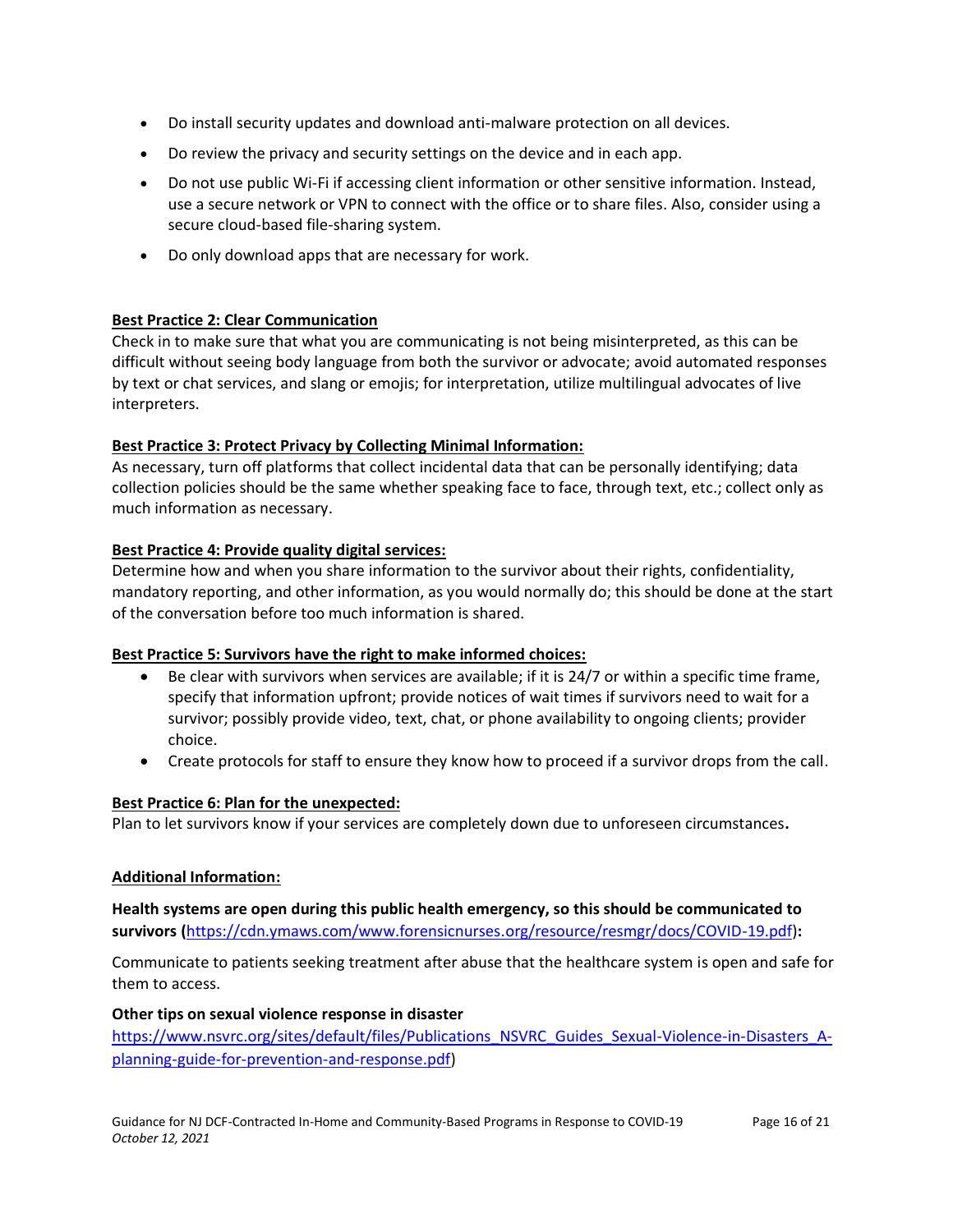- Alert responders/advocates about the possibility that disasters may cause re-traumatization of sexual assault survivors and that they may need counseling from rape crisis or other specially trained professionals or volunteers.
- Ensure documentation is kept in a secure location.

### **Additional Resources**

### **Link to Telehealth informed consent:**

<https://www.socialworkers.org/LinkClick.aspx?fileticket=fN67-dWQReM%3d&portalid=0>

### **Other:**

- <https://naswnj.socialworkers.org/News/COVID-19-FAQ-Resources>
- <https://www.americantelemed.org/>
- [https://www.samhsa.gov/sites/default/files/medicare-telemedicine-health-care-fact-sheet.pdf\)](https://www.samhsa.gov/sites/default/files/medicare-telemedicine-health-care-fact-sheet.pdf)
- <https://netrc.org/>
- <https://naswnj.socialworkers.org/News/COVID-19-FAQ-Resources>
- [https://cdn.ymaws.com/www.naswnj.org/resource/resmgr/clinical\\_sw/Telemedicine-](https://cdn.ymaws.com/www.naswnj.org/resource/resmgr/clinical_sw/Telemedicine-Telehealth_Law_.pdf)Telehealth Law .pdf
- [https://www.nsvrc.org/sites/default/files/Publications\\_NSVRC\\_Guides\\_Sexual-Violence-in-](https://www.nsvrc.org/sites/default/files/Publications_NSVRC_Guides_Sexual-Violence-in-Disasters_A-planning-guide-for-prevention-and-response.pdf)[Disasters\\_A-planning-guide-for-prevention-and-response.pdf](https://www.nsvrc.org/sites/default/files/Publications_NSVRC_Guides_Sexual-Violence-in-Disasters_A-planning-guide-for-prevention-and-response.pdf)
- [https://www.yumpu.com/en/document/read/39636813/toolkit-with-report-form-pennsylvania](https://www.yumpu.com/en/document/read/39636813/toolkit-with-report-form-pennsylvania-coalition-against-domestic-)[coalition-against-domestic-](https://www.yumpu.com/en/document/read/39636813/toolkit-with-report-form-pennsylvania-coalition-against-domestic-)
- <https://www.techsafety.org/digital-services-during-public-health-crises>
- <https://www.futureswithoutviolence.org/get-updates-information-covid-19/>
- [https://vawnet.org/news/preventing-managing-spread-covid-19-within-domestic-violence](https://vawnet.org/news/preventing-managing-spread-covid-19-within-domestic-violence-programs)[programs](https://vawnet.org/news/preventing-managing-spread-covid-19-within-domestic-violence-programs)
- <https://vawnet.org/materials/disaster>
- [https://www.nctsn.org/resources/parent-caregiver-guide-to-helping-families-cope-with-the](https://www.nctsn.org/resources/parent-caregiver-guide-to-helping-families-cope-with-the-coronavirus-disease-2019)[coronavirus-disease-2019](https://www.nctsn.org/resources/parent-caregiver-guide-to-helping-families-cope-with-the-coronavirus-disease-2019)
- [https://nnedv.org/latest\\_update/resources-response-coronavirus-covid-19/](https://nnedv.org/latest_update/resources-response-coronavirus-covid-19/)
- <https://www.futureswithoutviolence.org/get-updates-information-covid-19/>
- <https://www.ena.org/practice-resources/COVID-19>
- <https://www.cdc.gov/coronavirus/2019-ncov/healthcare-facilities/index.html>
- <https://njcedv.org/>
- <https://www.cdc.gov/coronavirus/2019-ncov/community/organizations/checklist.html>
- <https://www.cdc.gov/coronavirus/2019-ncov/healthcare-facilities/practice-preparedness.html>
- <https://vawnet.org/sc/response>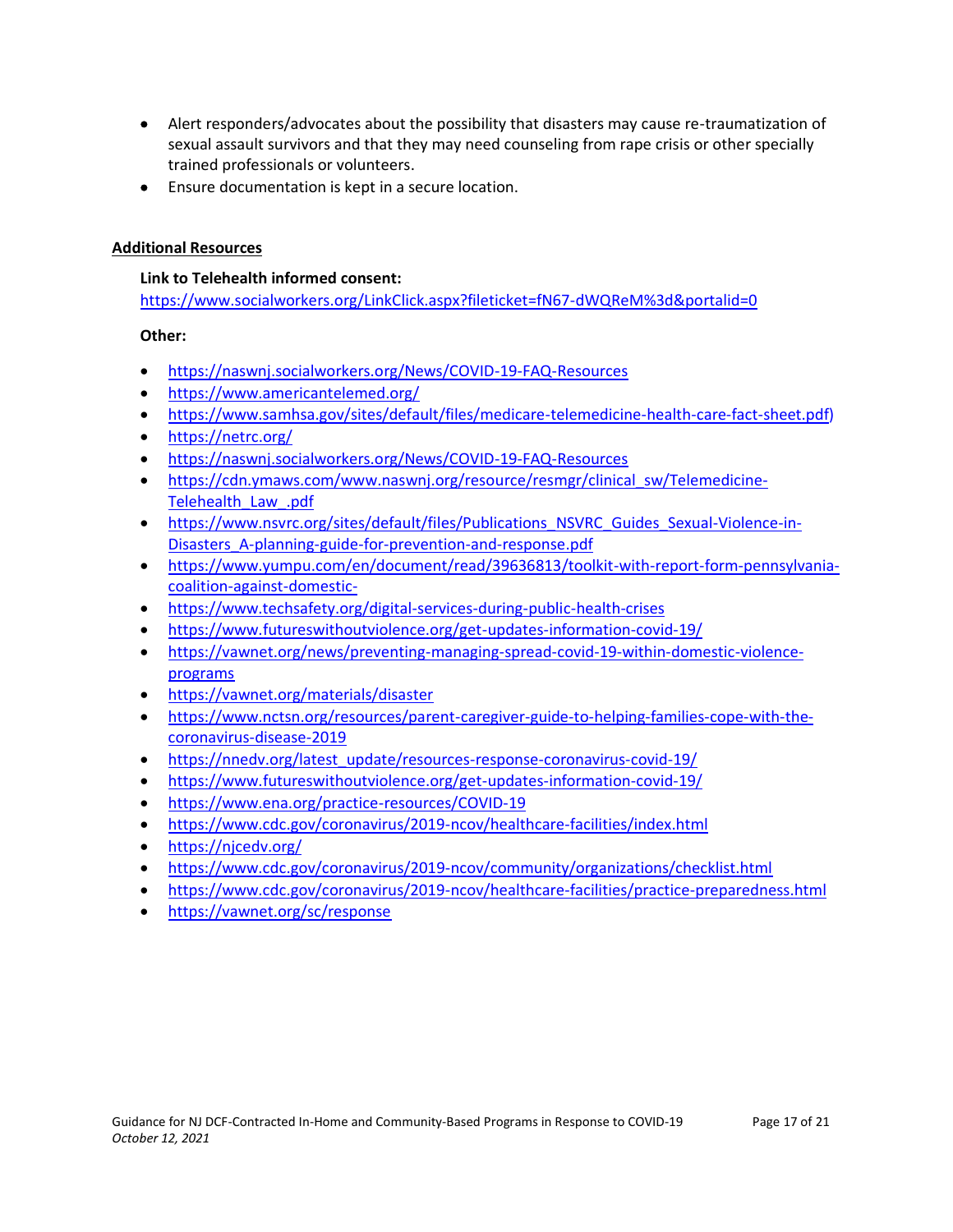<span id="page-17-0"></span>**Appendix D**

**[New Jersey Department of Human Services, Division of Medical Assistance and Health Services](https://nj.gov/humanservices/library/slides/Temporary%20Telehealth%20Medicaid%20Newsletter%20FINAL.pdf)  [Newsletter, dated March 21, 2020](https://nj.gov/humanservices/library/slides/Temporary%20Telehealth%20Medicaid%20Newsletter%20FINAL.pdf)**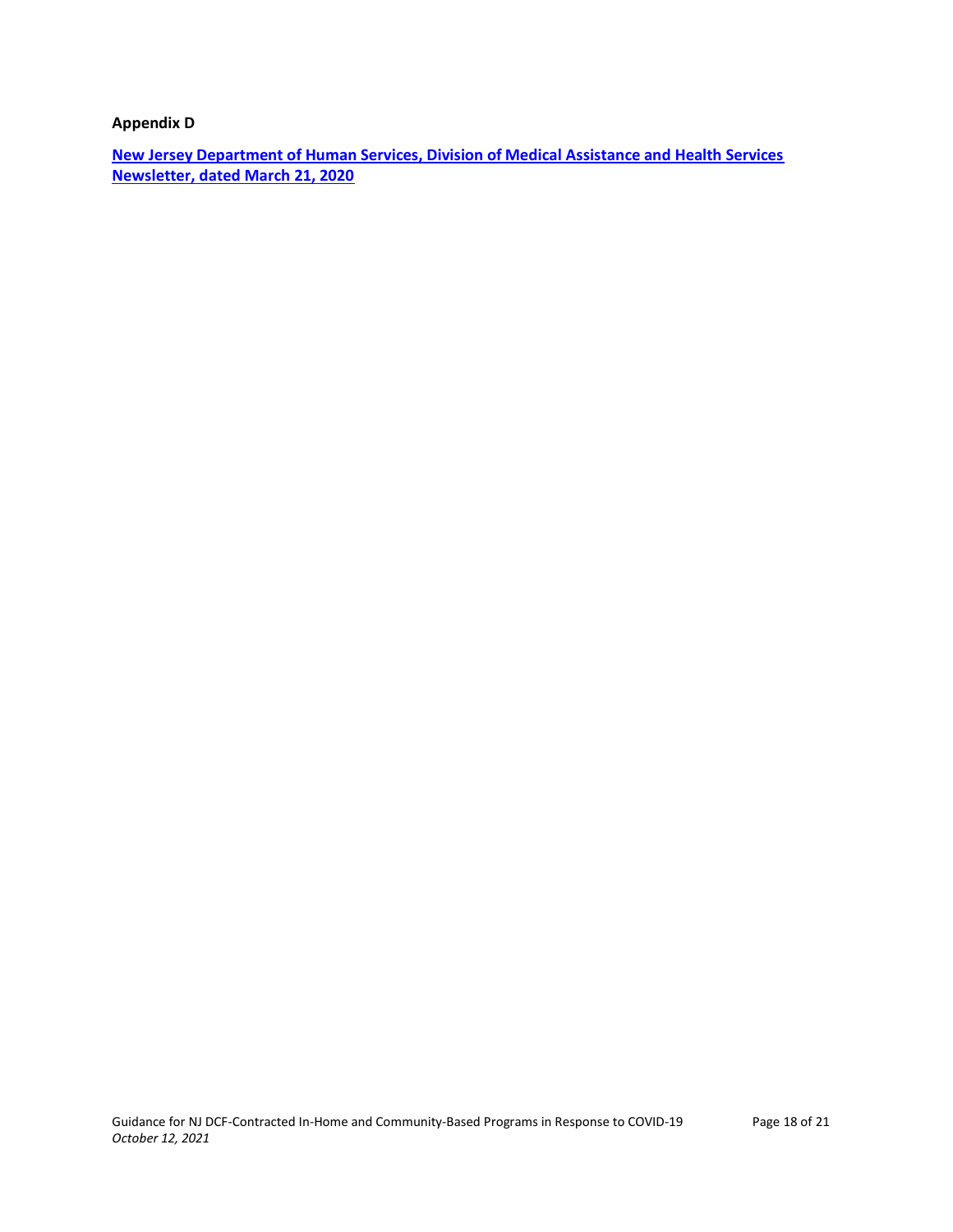### <span id="page-18-0"></span>**Appendix E Attestation Template: Adherence to Standards of Care**

By my signature below, I hereby attest that I am authorized to sign this document on behalf of my organization and agree my organization will implement the Standards of Care for Remote Service Delivery, and as applicable, the Virtual Domestic and Sexual Violence Services Best Practices for the DCF contracted programs listed:

{DCF WILL INSERT A LIST OF SPECIFIC PROGRAMS FOR EACH PROVIDER}

\_\_\_\_\_\_\_\_\_\_\_\_\_\_\_\_\_\_\_\_\_\_\_\_\_\_\_\_\_\_\_\_\_\_\_\_\_\_\_\_\_\_\_\_\_\_

\_\_\_\_\_\_\_\_\_\_\_\_\_\_\_\_\_\_\_\_\_\_\_\_\_\_\_\_\_\_\_\_\_\_\_\_\_\_\_\_\_\_\_\_\_\_\_

Signature Date

Printed Name, Title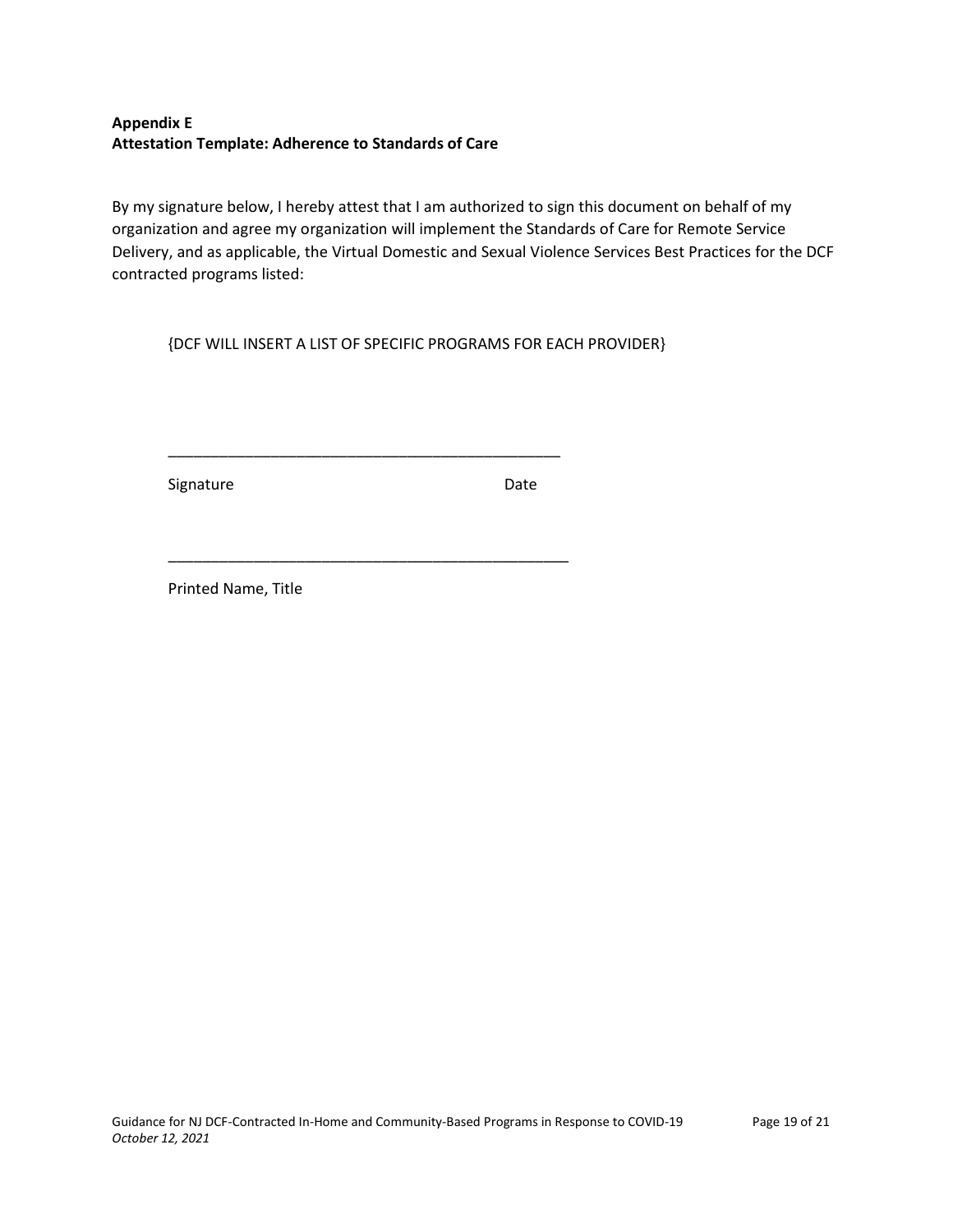#### <span id="page-19-0"></span>**Additional Resources**

#### **Link to a sample telehealth informed consent form:**

https://www.socialworkers.org/LinkClick.aspx?fileticket=fN67-dWQReM%3d&portalid=0

#### **Other:**

- https://naswnj.socialworkers.org/News/COVID-19-FAQ-Resources
- https://www.americantelemed.org/
- https://www.samhsa.gov/sites/default/files/medicare-telemedicine-health-care-fact-sheet.pdf
- https://netrc.org/
- https://naswnj.socialworkers.org/News/COVID-19-FAQ-Resources
- https://www.techsafety.org/digital-services-during-public-health-crises
- https://www.futureswithoutviolence.org/get-updates-information-covid-19/
- https://vawnet.org/materials/disaster
- https://nnedv.org/latest\_update/resources-response-coronavirus-covid-19/
- https://www.futureswithoutviolence.org/get-updates-information-covid-19/
- https://www.ena.org/practice-resources/COVID-19
- https://www.cdc.gov/coronavirus/2019-ncov/healthcare-facilities/index.html
- https://njcedv.org/
- https://www.cdc.gov/coronavirus/2019-ncov/community/organizations/checklist.html
- https://www.cdc.gov/coronavirus/2019-ncov/healthcare-facilities/practice-preparedness.html
- https://vawnet.org/sc/response

#### **Additional Resources**

- American Telehealth Association: https://www.americantelemed.org/
- Mid-Atlantic Telehealth Resource Center. "Telebehavioral Health Center of Excellence". https://tbhcoe.matrc.org/
- NASWNJ. Tips for Understanding the NJ Telemedicine/Telehealth Law: Implications for the Practice of Social Work. Accessed from: https://cdn.ymaws.com/www.naswnj.org/resource/resmgr/clinical\_sw/Telemedicine-Telehealth Law.pdf
- Northeast Telehealth Resource Center. https://netrc.org/

#### **Citations**

- 1. American Psychiatric Association & American Telemedicine Association. (2018). Best Practices in Video-Conferencing based Telemental Health.
- 2. American Psychological Association. (December, 2013). Guidelines for the Practice of Telepsychology. Accessed from: https://www.apa.org/pubs/journals/features/ampa0035001.pdf
- 3. American Academy of Child and Adolescent Psychiatry. (2017). Clinical Update: Telepsychiatry with Children and Adolescents. Accessed from: https://www.aacap.org/App\_Themes/AACAP/Docs/clinical\_updates/telepsychiatry\_with\_childr en.pdf
- 4. American Telemedicine Association. (March, 2017). Practice Guidelines for Telemental Health with Children and Adolescents.
- 5. American Telemedicine Association Telemental Health Practice Guidelines Workgroup. (2013). Practice Guidelines for Video-Based Online Mental Health Services. Accessed from: